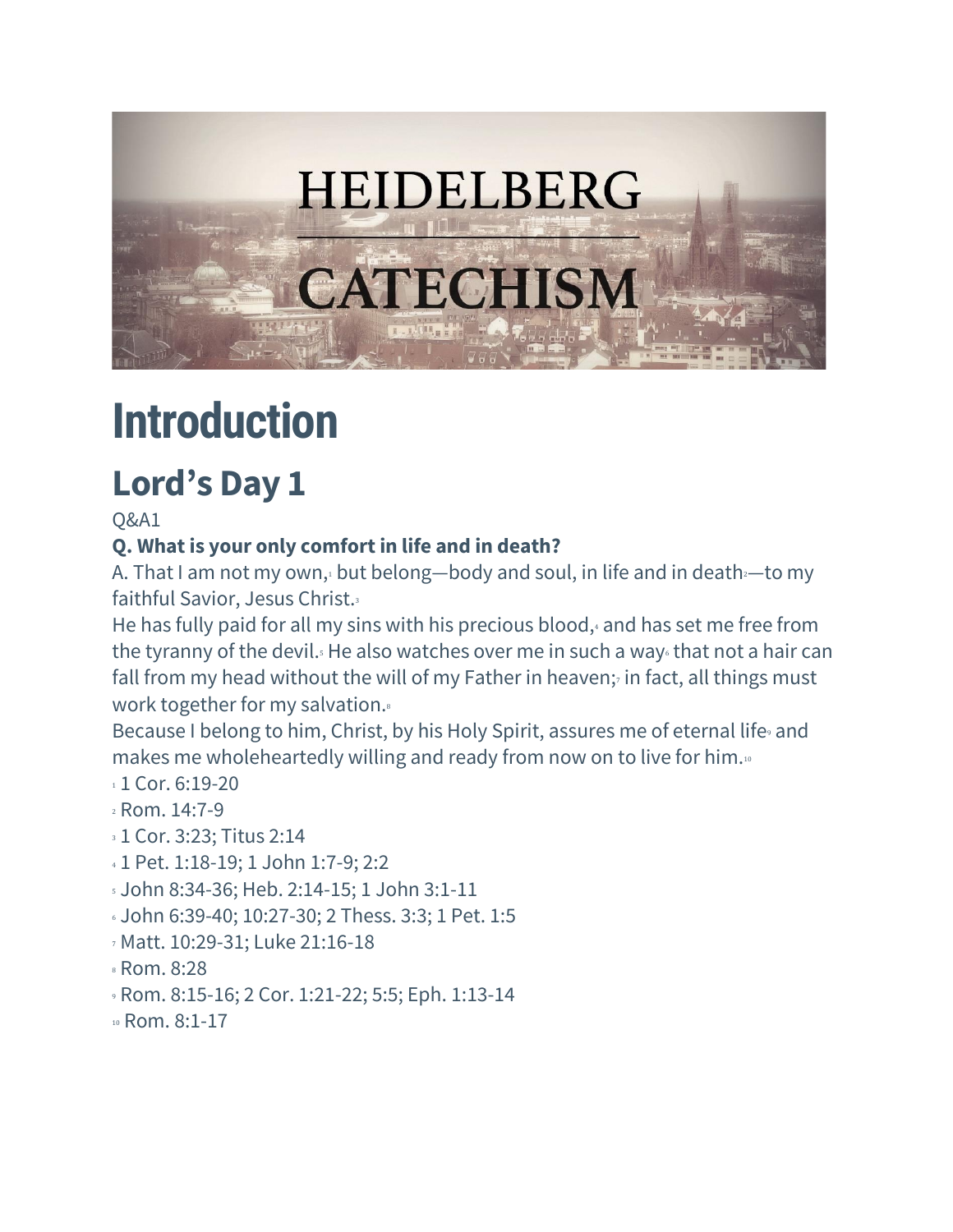## **Q. What must you know to live and die in the joy of this comfort?**

A. Three things: first, how great my sin and misery are; second, how I am set free from all my sins and misery; third, how I am to thank God for such deliverance. $\frac{3}{2}$ 

<sup>1</sup> Rom. 3:9-10; 1 John 1:10

<sup>2</sup> John 17:3; Acts 4:12; 10:43

<sup>3</sup> Matt. 5:16; Rom. 6:13; Eph. 5:8-10; 2 Tim. 2:15; 1 Pet. 2:9-10

# **Part I: Misery**

# **Lord's Day 2**

#### Q&A3

#### **Q. How do you come to know your misery?**

A. The law of God tells me.<sup>1</sup> 1 Rom. 3:20; 7:7-25 Q&A4

#### **Q. What does God's law require of us?**

A. Christ teaches us this in summary in Matthew 22:37-40:

"'You shall love the Lord your God with all your heart, and with all your soul, and with all your mind.<sup> $1$ </sup> This is the greatest and first commandment.

"And a second is like it: 'You shall love your neighbor as yourself.'

"On these two commandments hang all the law and the prophets."

<sup>1</sup> Deut. 6:5

<sup>2</sup> Lev. 19:18

Q&A5

#### **Q. Can you live up to all this perfectly?**

A. No.<sup>1</sup> I have a natural tendency to hate God and my neighbor.<sup>2</sup>

<sup>1</sup> Rom. 3:9-20, 23; 1 John 1:8, 10

<sup>2</sup> Gen. 6:5; Jer. 17:9; Rom. 7:23-24; 8:7; Eph. 2:1-3; Titus 3:3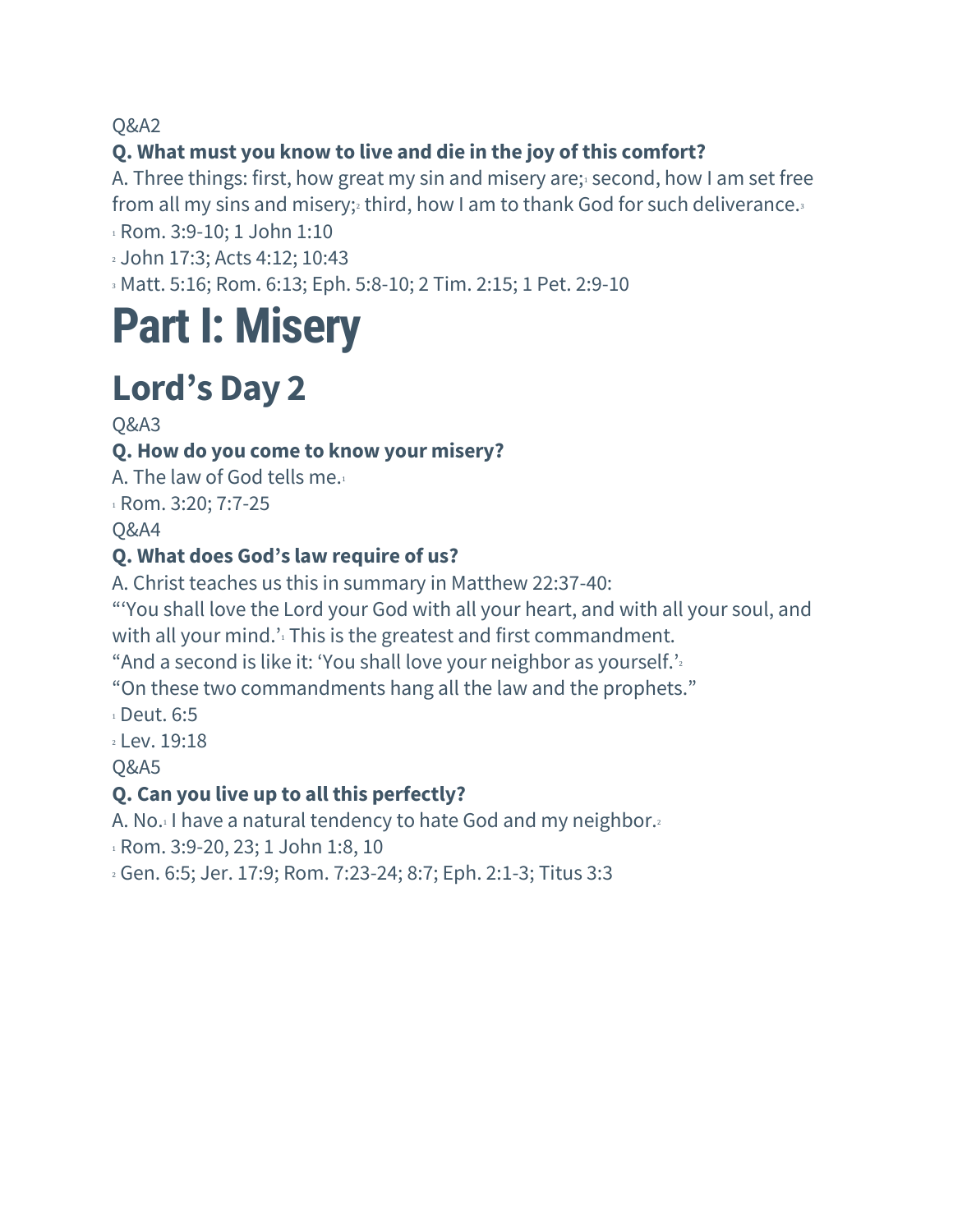## Q&A 6

## **Q. Did God create people so wicked and perverse?**

A. No. God created them good $_1$  and in his own image, that is, in true righteousness and holiness, $3$  so that they might truly know God their creator, $4$  love him with all their heart, and live with God in eternal happiness, to praise and glorify him.

- <sup>1</sup> Gen. 1:31
- <sup>2</sup> Gen. 1:26-27
- <sup>3</sup> Eph. 4:24
- <sup>4</sup> Col. 3:10
- <sup>5</sup> Ps. 8
- Q&A 7

#### **Q. Then where does this corrupt human nature come from?**

A. The fall and disobedience of our first parents, Adam and Eve, in Paradise.<sup>1</sup> This fall has so poisoned our nature<sup>2</sup> that we are all conceived and born in a sinful condition.<sup>3</sup>

- $1$  Gen. 3
- <sup>2</sup> Rom. 5:12, 18-19
- <sup>3</sup> Ps. 51:5
- Q&A 8

#### **Q. But are we so corrupt that we are totally unable to do any good and inclined toward all evil?**

A. Yes, unless we are born again by the Spirit of God.

1 Gen. 6:5; 8:21; Job 14:4; Isa. 53:6

<sup>2</sup> John 3:3-5

# **Lord's Day 4**

#### Q&A9

#### **Q. But doesn't God do us an injustice by requiring in his law what we are unable to do?**

A. No, God created human beings with the ability to keep the law.<sup>1</sup> They, however, provoked by the devil<sup> $2$ </sup> in willful disobedience, $3$  robbed themselves and all their descendants of these gifts.<sup>4</sup>

1 Gen. 1:31; Eph. 4:24

- <sup>2</sup> Gen. 3:13; John 8:44
- <sup>3</sup> Gen. 3:6
- <sup>4</sup> Rom. 5:12, 18, 19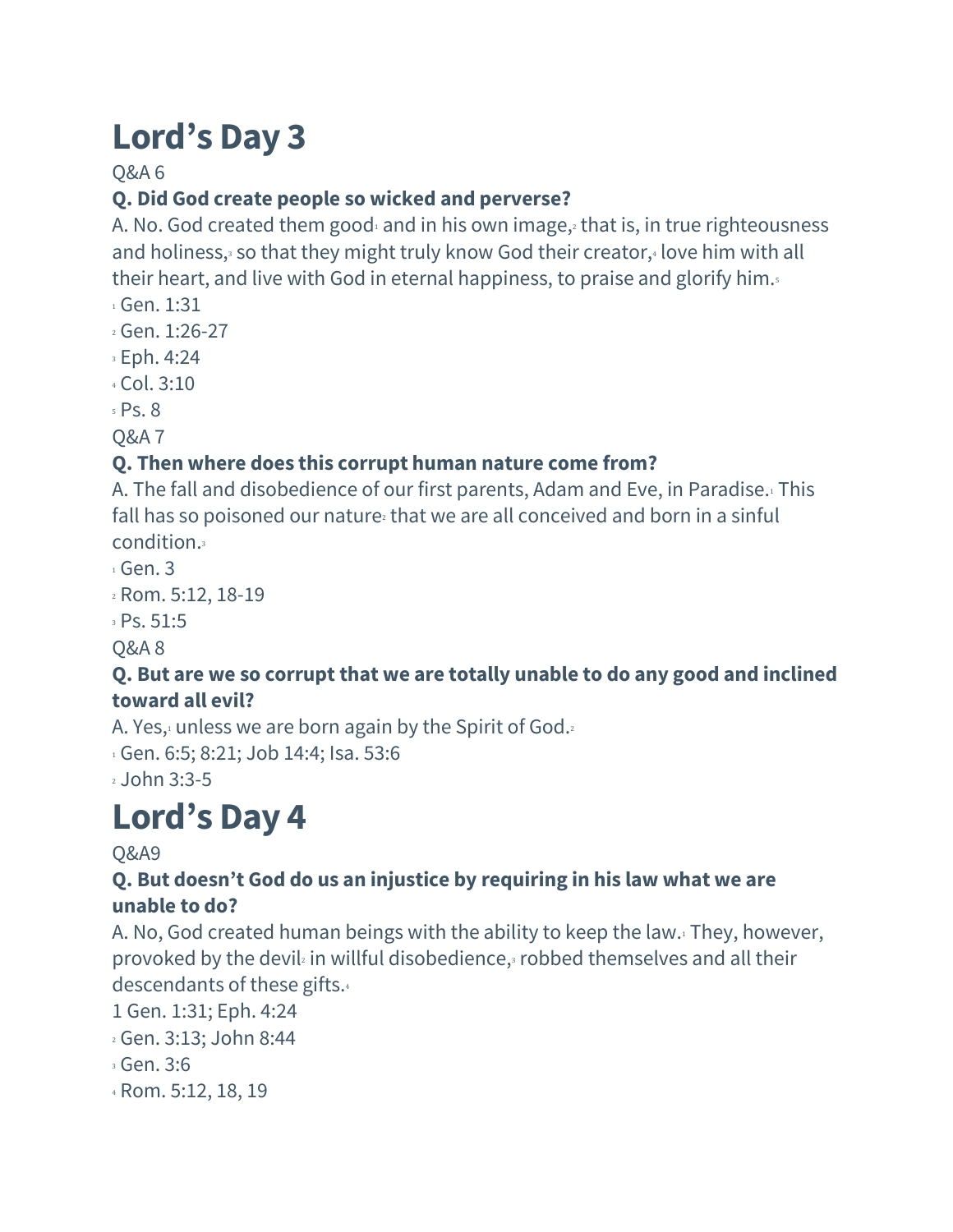#### **Q. Does God permit such disobedience and rebellion to go unpunished?**

A. Certainly not. God is terribly angry with the sin we are born with as well as the sins we personally commit.

As a just judge, God will punish them both now and in eternity, $\frac{1}{2}$  having declared: "Cursed is everyone who does not observe and obey all the things written in the book of the law." $2$ 

<sup>1</sup> Ex. 34:7; Ps. 5:4-6; Nah. 1:2; Rom. 1:18; Eph. 5:6; Heb. 9:27

<sup>2</sup> Gal. 3:10; Deut. 27:26

Q&A11

## **Q. But isn't God also merciful?**

A. God is certainly merciful, but also just. God's justice demands that sin, committed against his supreme majesty, be punished with the supreme penalty eternal punishment of body and soul.<sup>3</sup>

1 Ex. 34:6-7; Ps. 103:8-9

<sup>2</sup> Ex. 34:7; Deut. 7:9-11; Ps. 5:4-6; Heb. 10:30-31

<sup>3</sup> Matt. 25:35-46

# **Part II: Deliverance**

# **Lord's Day 5**

Q&A 12

**Q. According to God's righteous judgment we deserve punishment both now and in eternity: how then can we escape this punishment and return to God's favor?**

A. God requires that his justice be satisfied.<sup>1</sup> Therefore the claims of this justice must be paid in full, either by ourselves or by another.

<sup>1</sup> Ex. 23:7; Rom. 2:1-11

<sup>2</sup> Isa. 53:11; Rom. 8:3-4

Q&A 13

#### **Q. Can we make this payment ourselves?**

A. Certainly not. Actually, we increase our debt every day.

1 Matt. 6:12; Rom. 2:4-5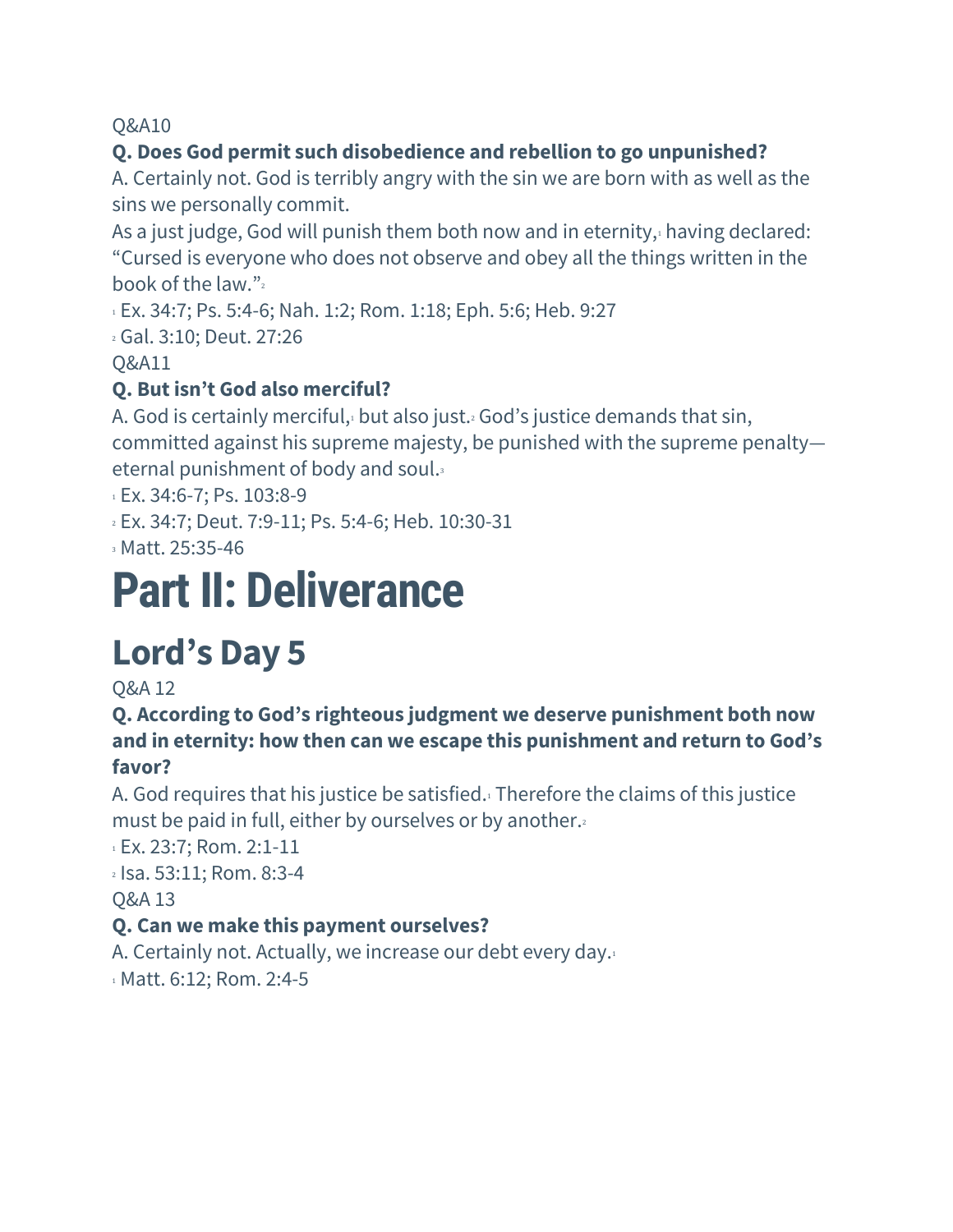#### **Q. Can another creature—any at all—pay this debt for us?**

A. No. To begin with, God will not punish any other creature for what a human is guilty of.<sup>1</sup> Furthermore, no mere creature can bear the weight of God's eternal wrath against sin and deliver others from it.

<sup>1</sup> Ezek. 18:4, 20; Heb. 2:14-18

<sup>2</sup> Ps. 49:7-9; 130:3

#### Q&A 15

#### **Q. What kind of mediator and deliverer should we look forthen?**

A. One who is a true and righteous human, yet more powerful than all creatures, that is, one who is also true God.<sup>3</sup>

<sup>1</sup> Rom. 1:3; 1 Cor. 15:21; Heb. 2:17

<sup>2</sup> Isa. 53:9; 2 Cor. 5:21; Heb. 7:26

<sup>3</sup> Isa. 7:14; 9:6; Jer. 23:6; John 1:1

# **Lord's Day 6**

Q&A 16

#### **Q. Why must the mediator be a true and righteous human?**

A. God's justice demands that human nature, which has sinned, must pay for  $sin; 1$  but a sinful human could never pay for others.

1 Rom. 5:12, 15; 1 Cor. 15:21; Heb. 2:14-16

<sup>2</sup> Heb. 7:26-27; 1 Pet. 3:18

Q&A 17

#### **Q. Why must the mediator also be true God?**

A. So that the mediator, by the power of his divinity, might bear the weight of God's wrath in his humanity and earn for us and restore to us righteousness and life.<sup>1</sup>

 $1$  Isa. 53; John 3:16; 2 Cor. 5:21

Q&A 18

#### **Q. Then who is this mediator—true God and at the same time a true and righteous human?**

A. Our Lord Jesus Christ,<sup>1</sup> who was given to us to completely deliver us and make us right with God.<sup>2</sup>

1 Matt. 1:21-23; Luke 2:11; 1 Tim. 2:5

<sup>2</sup> 1 Cor. 1:30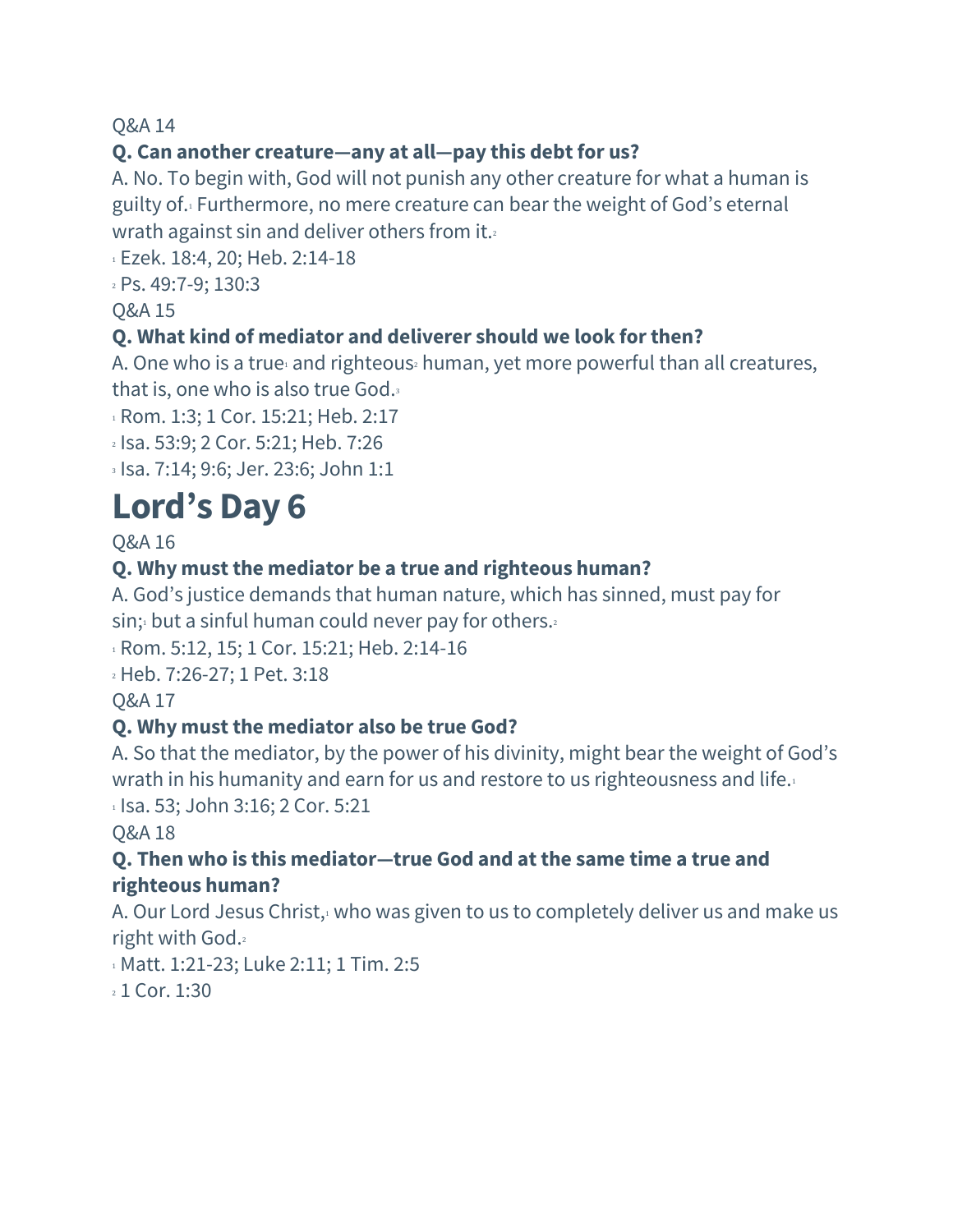#### **Q. How do you come to know this?**

A. The holy gospel tells me. God began to reveal the gospel already in Paradise; later God proclaimed it by the holy patriarchs and prophets and foreshadowed it by the sacrifices and other ceremonies of the law;<sup>4</sup> and finally God fulfilled it through his own beloved Son.<sup>5</sup>

<sup>1</sup> Gen. 3:15

- <sup>2</sup> Gen. 22:18; 49:10
- <sup>3</sup> Isa. 53; Jer. 23:5-6; Mic. 7:18-20; Acts 10:43; Heb. 1:1-2
- <sup>4</sup> Lev. 1-7; John 5:46; Heb. 10:1-10
- <sup>5</sup> Rom. 10:4; Gal. 4:4-5; Col. 2:17

# **Lord's Day 7**

Q&A 20

#### **Q. Are all people then saved through Christ just as they were lost through Adam?**

A. No. Only those are saved who through true faith are grafted into Christ and accept all his benefits.<sup>1</sup>

1 Matt. 7:14; John 3:16, 18, 36; Rom. 11:16-21

Q&A 21

## **Q. What is true faith?**

A. True faith is not only a sure knowledge by which I hold as true all that God has revealed to us in Scripture; it is also a wholehearted trust, $2$  which the Holy Spirit creates in me<sup>3</sup> by the gospel,<sup>4</sup> that God has freely granted, not only to others but to me also, forgiveness of sins, eternal righteousness, and salvation. These are gifts of sheer grace, granted solely by Christ's merit.<sup>7</sup>

1 John 17:3, 17; Heb. 11:1-3; James 2:19

- <sup>2</sup> Rom. 4:18-21; 5:1; 10:10; Heb. 4:14-16
- <sup>3</sup> Matt. 16:15-17; John 3:5; Acts 16:14
- <sup>4</sup> Rom. 1:16; 10:17; 1 Cor. 1:21
- <sup>5</sup> Gal. 2:20
- <sup>6</sup> Rom. 1:17; Heb. 10:10
- <sup>7</sup> Rom. 3:21-26; Gal. 2:16; Eph. 2:8-10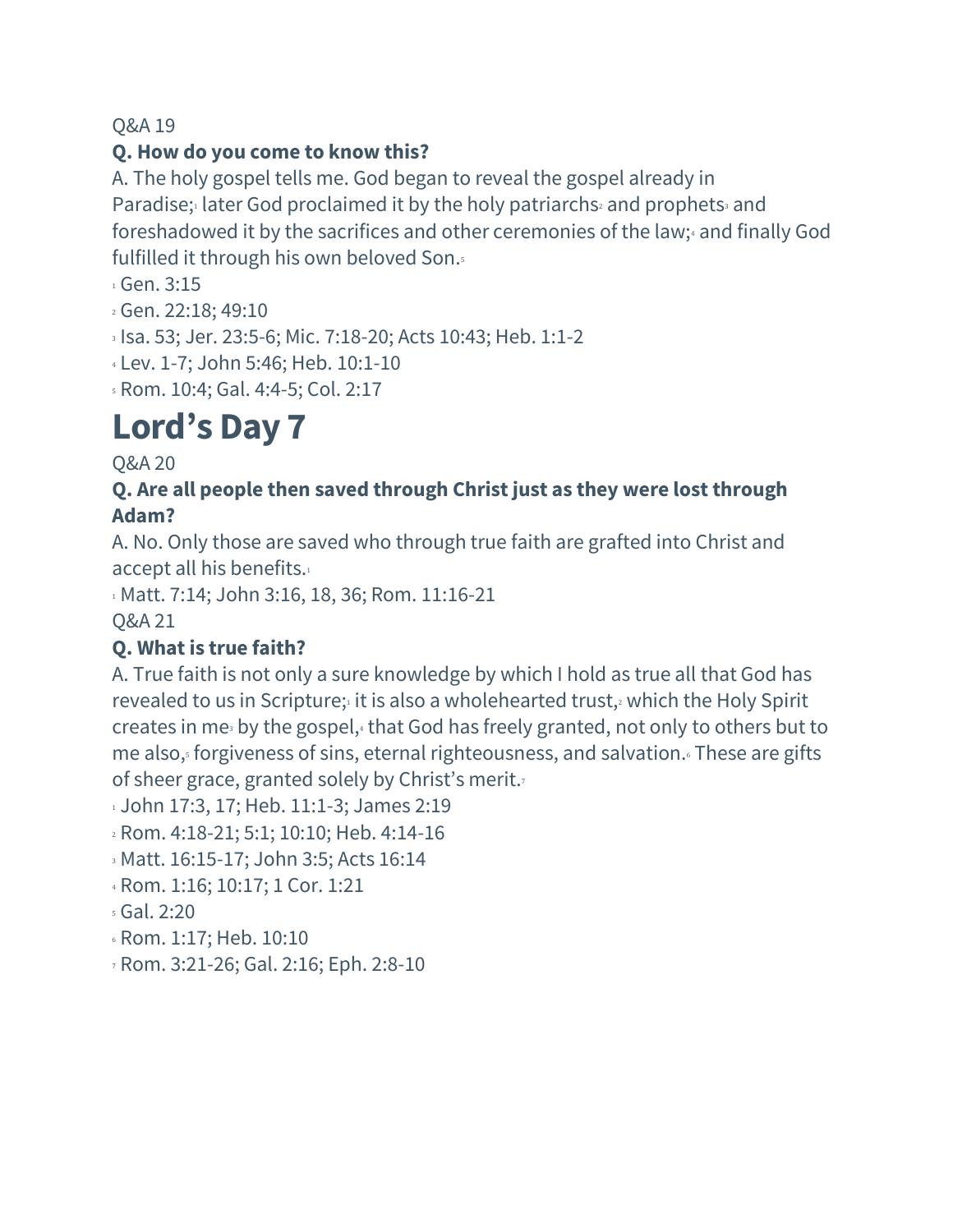#### **Q. What then must a Christian believe?**

A. All that is promised us in the gospel, a summary of which is taught us in the articles of our universal and undisputed Christian faith.

1 Matt. 28:18-20; John 20:30-31

#### Q&A 23

#### **Q. What are these articles?**

A. I believe in God, the Father almighty, creator of heaven and earth.

I believe in Jesus Christ, his only begotten Son, our Lord, who was conceived by the Holy Spirit and born of the virgin Mary. He suffered under Pontius Pilate, was crucified, died, and was buried; he descended to hell. The third day he rose again from the dead. He ascended to heaven and is seated at the right hand of God the Father almighty. From there he will come to judge the living and the dead. I believe in the Holy Spirit, the holy catholic church, the communion of saints, the forgiveness of sins, the resurrection of the body, and the life everlasting. Amen.

# **Lord's Day 8**

Q&A 24

## **Q. How are these articles divided?**

A. Into three parts: God the Father and our creation; God the Son and our deliverance; and God the Holy Spirit and our sanctification.

Q&A 25

#### **Q. Since there is only one divine being,<sup>1</sup> why do you speak of three: Father, Son, and Holy Spirit?**

A. Because that is how God has revealed himself in his Word: these three distinct persons are one, true, eternal God.

<sup>1</sup> Deut. 6:4; 1 Cor. 8:4, 6

<sup>2</sup> Matt. 3:16-17; 28:18-19; Luke 4:18 (Isa. 61:1); John 14:26; 15:26; 2 Cor. 13:14; Gal. 4:6; Titus 3:5-6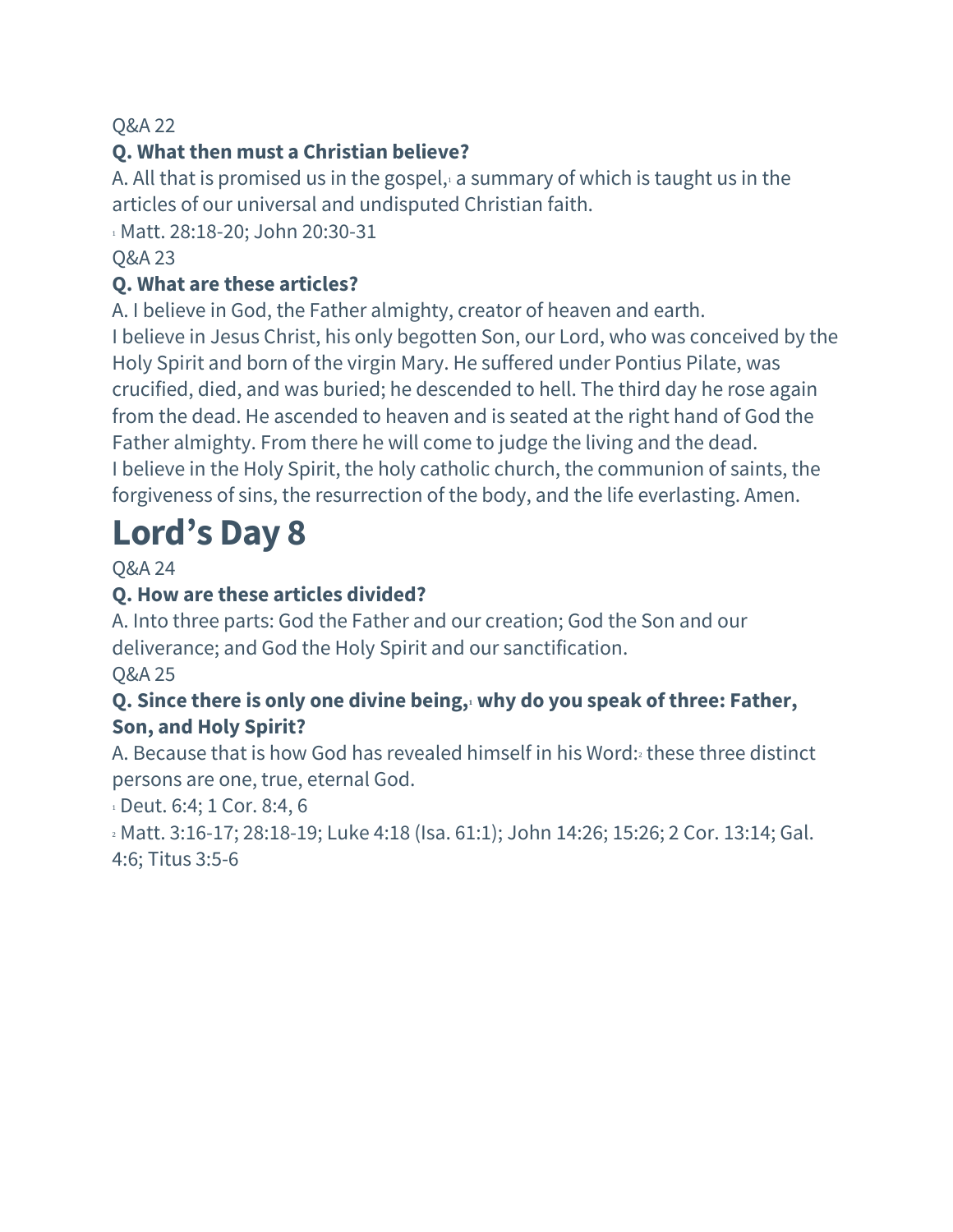# **God the Father**

# **Lord's Day 9**

Q&A 26

## **Q. What do you believe when you say, "I believe in God, the Father almighty, creator of heaven and earth"?**

A. That the eternal Father of our Lord Jesus Christ, who out of nothing created heaven and earth and everything in them, who still upholds and rules them by his eternal counsel and providence, is my God and Father because of Christ the Son. I trust God so much that I do not doubt he will provide whatever I need for body and soul,<sup>4</sup> and will turn to my good whatever adversity he sends upon me in this sad world.

God is able to do this because he is almighty God, and desires to do this because he is a faithful Father.

- <sup>1</sup> Gen. 1-2; Ex. 20:11; Ps. 33:6; Isa. 44:24; Acts 4:24; 14:15
- <sup>2</sup> Ps. 104; Matt. 6:30; 10:29; Eph. 1:11
- <sup>3</sup> John 1:12-13; Rom. 8:15-16; Gal. 4:4-7; Eph. 1:5
- <sup>4</sup> Ps. 55:22; Matt. 6:25-26; Luke 12:22-31
- <sup>5</sup> Rom. 8:28
- <sup>6</sup> Gen. 18:14; Rom. 8:31-39
- <sup>7</sup> Matt. 7:9-11

# **Lord's Day 10**

Q&A 27

# **Q. What do you understand by the providence of God?**

A. The almighty and ever present power of God $_1$  by which God upholds, as with his hand, heaven and earth and all creatures, and so rules them that leaf and blade, rain and drought, fruitful and lean years, food and drink, health and sickness, prosperity and poverty—all things, in fact, come to us not by chance but by his fatherly hand.

- 1 Jer. 23:23-24; Acts 17:24-28
- <sup>2</sup> Heb. 1:3
- <sup>3</sup> Jer. 5:24; Acts 14:15-17; John 9:3; Prov. 22:2
- <sup>4</sup> Prov. 16:33
- <sup>5</sup> Matt. 10:29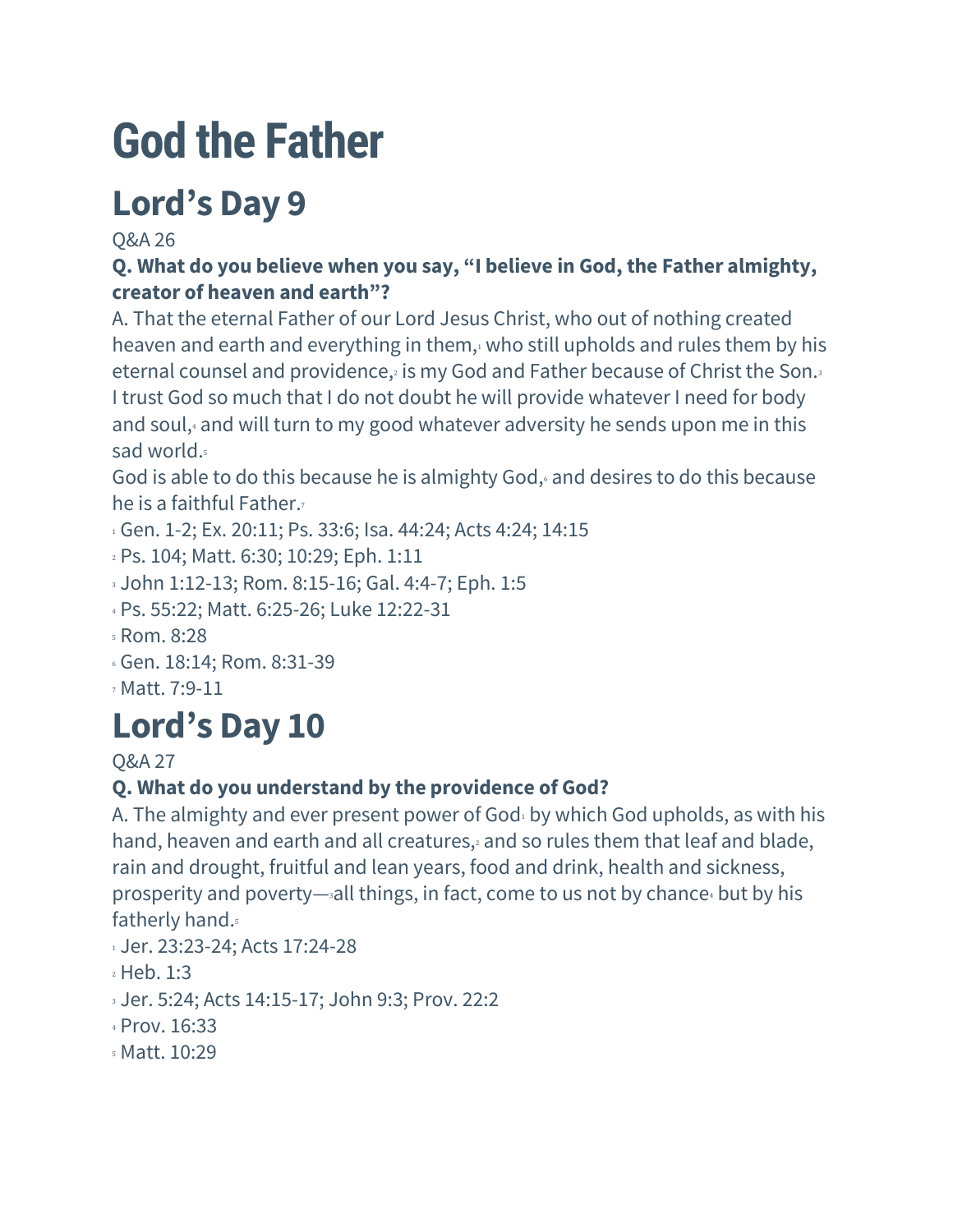#### **Q. How does the knowledge of God's creation and providence help us?**

A. We can be patient when things go against us, $\iota$  thankful when things go well, and for the future we can have good confidence in our faithful God and Father that nothing in creation will separate us from his love.<sup>3</sup> For all creatures are so completely in God's hand that without his will they can neither move nor be moved.<sup>4</sup>

- 1 Job 1:21-22; James 1:3
- <sup>2</sup> Deut. 8:10; 1 Thess. 5:18
- <sup>3</sup> Ps. 55:22; Rom. 5:3-5; 8:38-39
- <sup>4</sup> Job 1:12; 2:6; Prov. 21:1; Acts 17:24-28

# **God the Son**

# **Lord's Day 11**

Q&A 29

#### **Q. Why is the Son of God called "Jesus," meaning "savior"?**

A. Because he saves us from our sins, and because salvation should not be sought and cannot be found in anyone else.

<sup>1</sup> Matt. 1:21; Heb. 7:25

<sup>2</sup> Isa. 43:11; John 15:5; Acts 4:11-12; 1 Tim. 2:5

Q&A 30

#### **Q. Do those who look fortheir salvation in saints, in themselves, or elsewhere really believe in the only savior Jesus?**

A. No. Although they boast of being his, by their actions they deny the only savior, Jesus.<sup>1</sup>

Either Jesus is not a perfect savior, or those who in true faith accept this savior have in him all they need for their salvation.

1 1 Cor. 1:12-13; Gal. 5:4

<sup>2</sup> Col. 1:19-20; 2:10; 1 John 1:7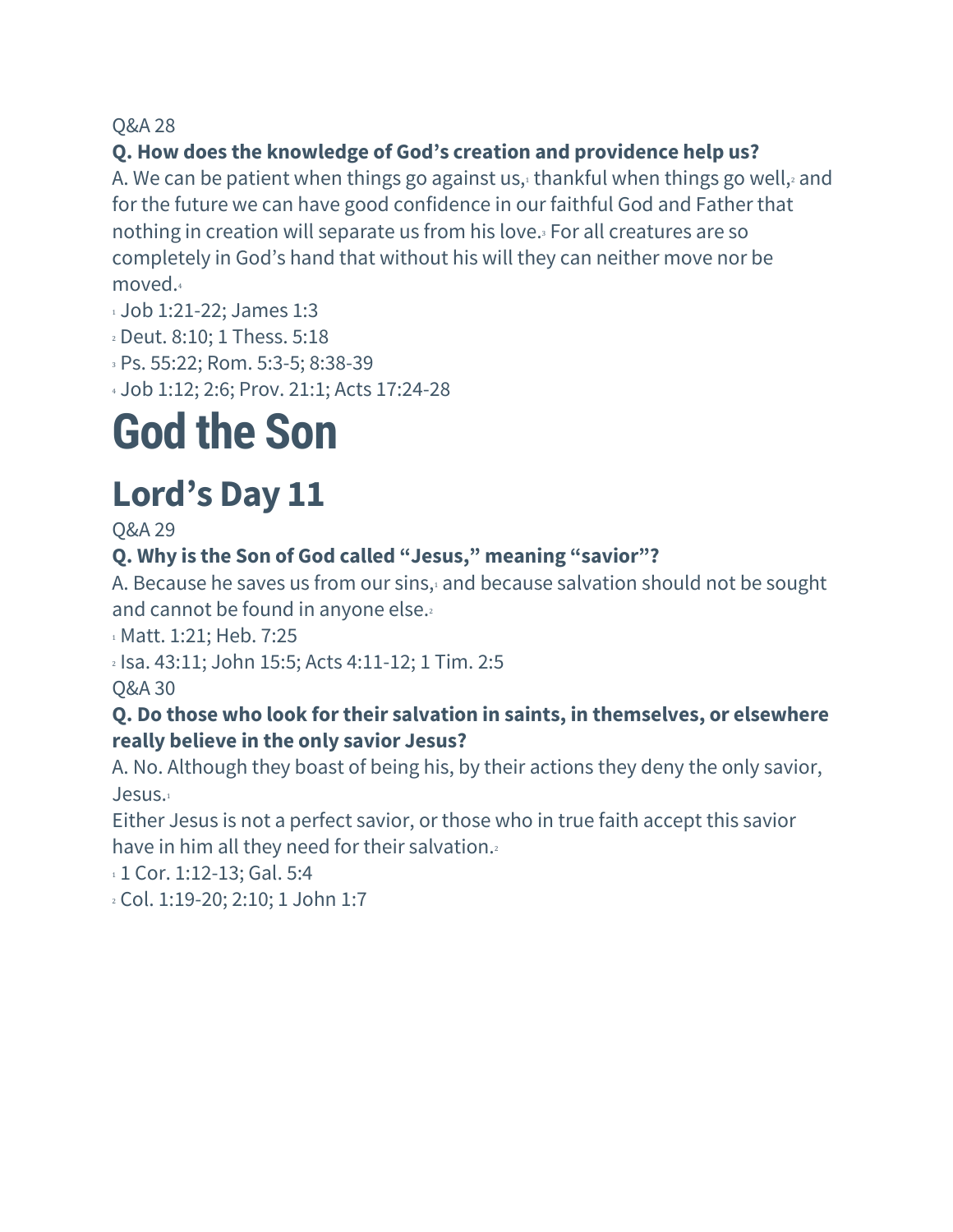Q&A 31

## **Q. Why is he called "Christ," meaning "anointed"?**

A. Because he has been ordained by God the Father and has been anointed with the Holy Spirit to be our chief prophet and teacher who fully reveals to us the secret counsel and will of God concerning our deliverance;<sup>3</sup> our only high priest who has delivered us by the one sacrifice of his body, and who continually pleads our cause with the Father; and our eternal king who governs us by his Word and Spirit, and who guards us and keeps us in the freedom he has won for us. $\frac{1}{8}$ 

- $1$  Luke 3:21-22; 4:14-19 (Isa. 61:1); Heb. 1:9 (Ps. 45:7)
- <sup>2</sup> Acts 3:22 (Deut. 18:15)
- <sup>3</sup> John 1:18; 15:15
- <sup>4</sup> Heb. 7:17 (Ps. 110:4)
- <sup>5</sup> Heb. 9:12; 10:11-14
- <sup>6</sup> Rom. 8:34; Heb. 9:24
- <sup>7</sup> Matt. 21:5 (Zech. 9:9)
- <sup>8</sup> Matt. 28:18-20; John 10:28; Rev. 12:10-11

Q&A 32

## **Q. But why are you called a Christian?**

A. Because by faith I am a member of Christ and so I share in his anointing. I am anointed to confess his name, $_3$  to present myself to him as a living sacrifice of thanks, $4$  to strive with a free conscience against sin and the devil in this life, $5$  and afterward to reign with Christ over all creation for eternity.

- 1 1 Cor. 12:12-27
- <sup>2</sup> Acts 2:17 (Joel 2:28); 1 John 2:27
- <sup>3</sup> Matt. 10:32; Rom. 10:9-10; Heb. 13:15
- <sup>4</sup> Rom. 12:1; 1 Pet. 2:5, 9
- <sup>5</sup> Gal. 5:16-17; Eph. 6:11; 1 Tim. 1:18-19
- <sup>6</sup> Matt. 25:34; 2 Tim. 2:12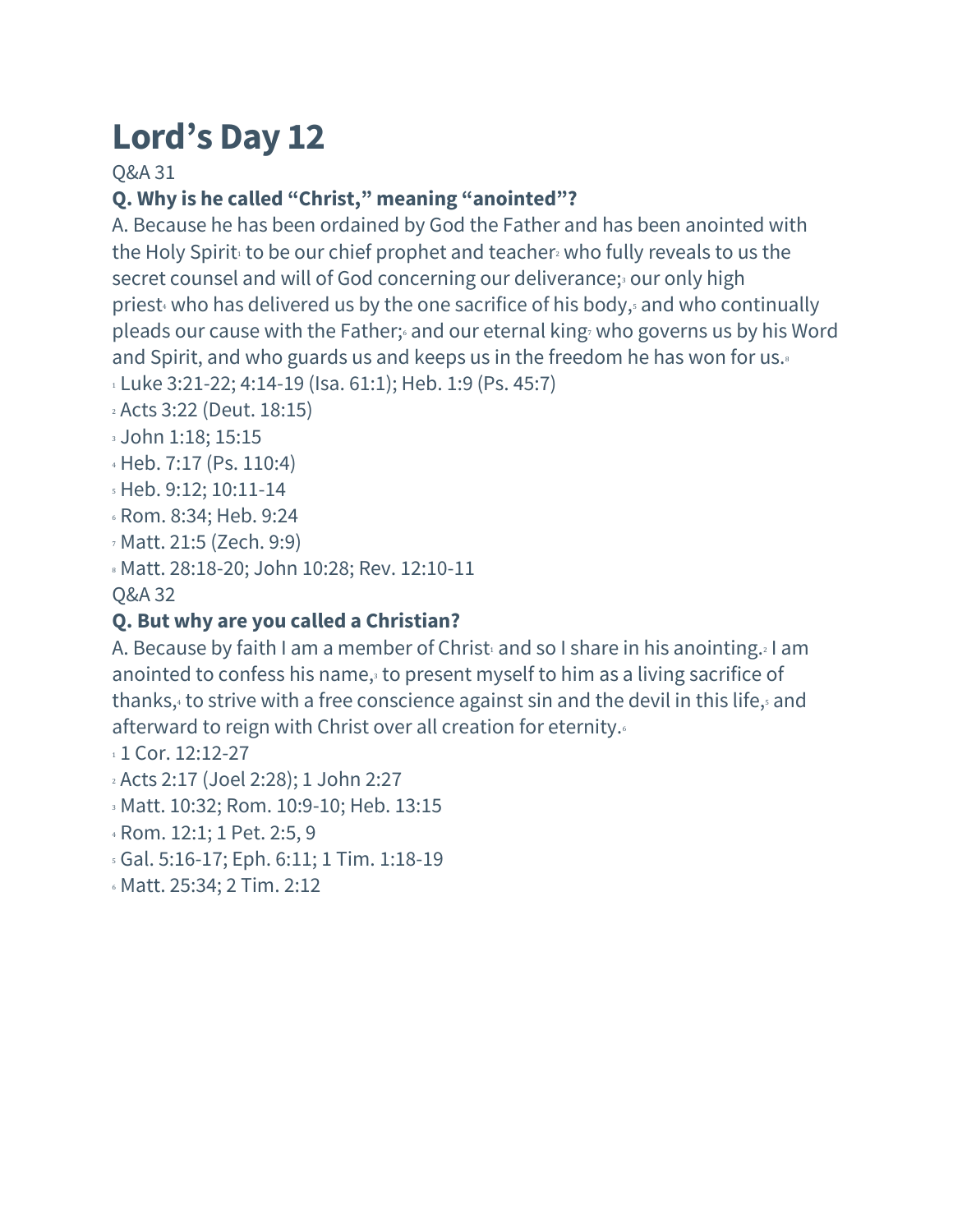### Q&A 33

#### **Q. Why is he called God's "only begotten Son" when we also are God's children?**

A. Because Christ alone is the eternal, natural Son of God.<sup>1</sup> We, however, are adopted children of God—adopted by grace through Christ.

 $\frac{1}{1}$  John 1:1-3, 14, 18; Heb. 1

<sup>2</sup> John 1:12; Rom. 8:14-17; Eph. 1:5-6

Q&A 34

### **Q. Why do you call him "our Lord"?**

A. Because—not with gold or silver, but with his precious blood $-$  he has set us free from sin and from the tyranny of the devil,<sup>2</sup> and has bought us, body and soul, to be his very own.<sup>3</sup>

 $11$  Pet. 1:18-19

<sup>2</sup> Col. 1:13-14; Heb. 2:14-15

<sup>3</sup> 1 Cor. 6:20; 1 Tim. 2:5-6

# **Lord's Day 14**

#### Q&A 35

#### **Q. What does it mean that he "was conceived by the Holy Spirit and born of the virgin Mary"?**

A. That the eternal Son of God, who is and remains true and eternal God, took to himself, through the working of the Holy Spirit, from the flesh and blood of the virgin Mary,<sup>3</sup> a truly human nature so that he might also become David's true descendant, $\frac{1}{2}$  like his brothers and sisters in every ways except for sin.

 $1.1$ ; 10:30-36; Acts 13:33 (Ps. 2:7); Col. 1:15-17; 1 John 5:20

 $2$  Luke 1:35

<sup>3</sup> Matt. 1:18-23; John 1:14; Gal. 4:4; Heb. 2:14

<sup>4</sup> 2 Sam. 7:12-16; Ps. 132:11; Matt. 1:1; Rom. 1:3

<sup>5</sup> Phil. 2:7; Heb. 2:17

<sup>6</sup> Heb. 4:15; 7:26-27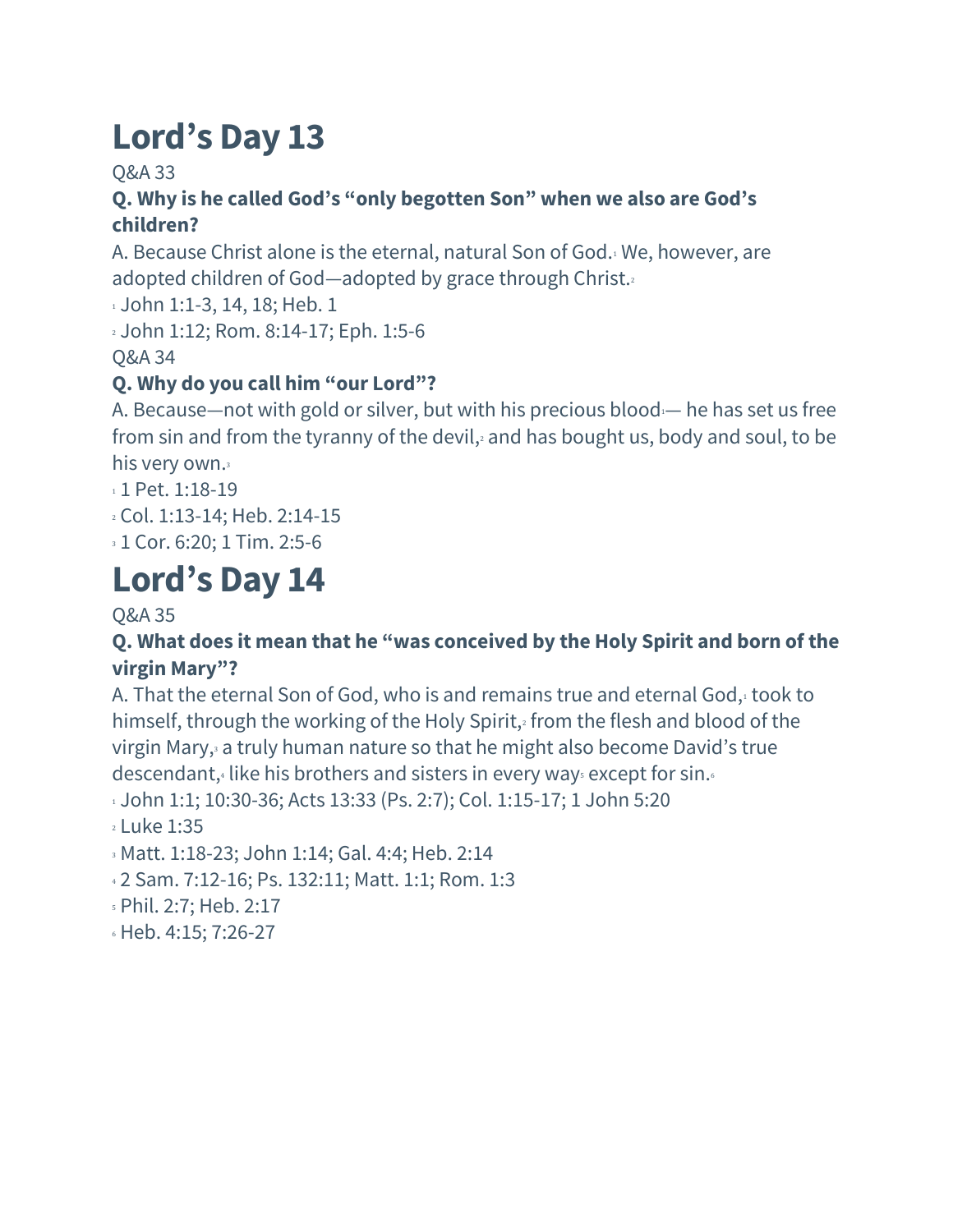## **Q. How does the holy conception and birth of Christ benefit you?**

A. He is our mediator $\frac{1}{2}$  and, in God's sight, he covers with his innocence and perfect holiness my sinfulness in which I was conceived.

1 1 Tim. 2:5-6; Heb. 9:13-15

<sup>2</sup> Rom. 8:3-4; 2 Cor. 5:21; Gal. 4:4-5; 1 Pet. 1:18-19

# **Lord's Day 15**

Q&A 37

### **Q. What do you understand by the word "suffered"?**

A. That during his whole life on earth, but especially at the end, Christ sustained in body and soul the wrath of God against the sin of the whole human race.<sup>1</sup>

This he did in order that, by his suffering as the only atoning sacrifice, $2$  he might deliver us, body and soul, from eternal condemnation,<sup>3</sup> and gain for us God's grace, righteousness, and eternal life.<sup>4</sup>

<sup>1</sup> Isa. 53; 1 Pet. 2:24; 3:18

<sup>2</sup> Rom. 3:25; Heb. 10:14; 1 John 2:2; 4:10

<sup>3</sup> Rom. 8:1-4; Gal. 3:13

<sup>4</sup> John 3:16; Rom. 3:24-26

Q&A 38

## **Q. Why did he suffer "under Pontius Pilate" as judge?**

A. So that he, though innocent, might be condemned by an earthly judge, $\frac{1}{2}$  and so free us from the severe judgment of God that was to fall on us.<sup>2</sup>

1 Luke 23:13-24; John 19:4, 12-16

<sup>2</sup> Isa. 53:4-5; 2 Cor. 5:21; Gal. 3:13 Q&A 39

#### **Q. Is it significant that he was "crucified" instead of dying some other way?**

A. Yes. By this I am convinced that he shouldered the curse which lay on me, since death by crucifixion was cursed by God.<sup>1</sup>

1 Gal. 3:10-13 (Deut. 21:23)

# **Lord's Day 16**

Q&A 40

#### **Q. Why did Christ have to suffer death?**

A. Because God's justice and truth require it: $\cdot$  nothing else could pay for our sins except the death of the Son of God.<sup>2</sup>

<sup>1</sup> Gen. 2:17

<sup>2</sup> Rom. 8:3-4; Phil. 2:8; Heb. 2:9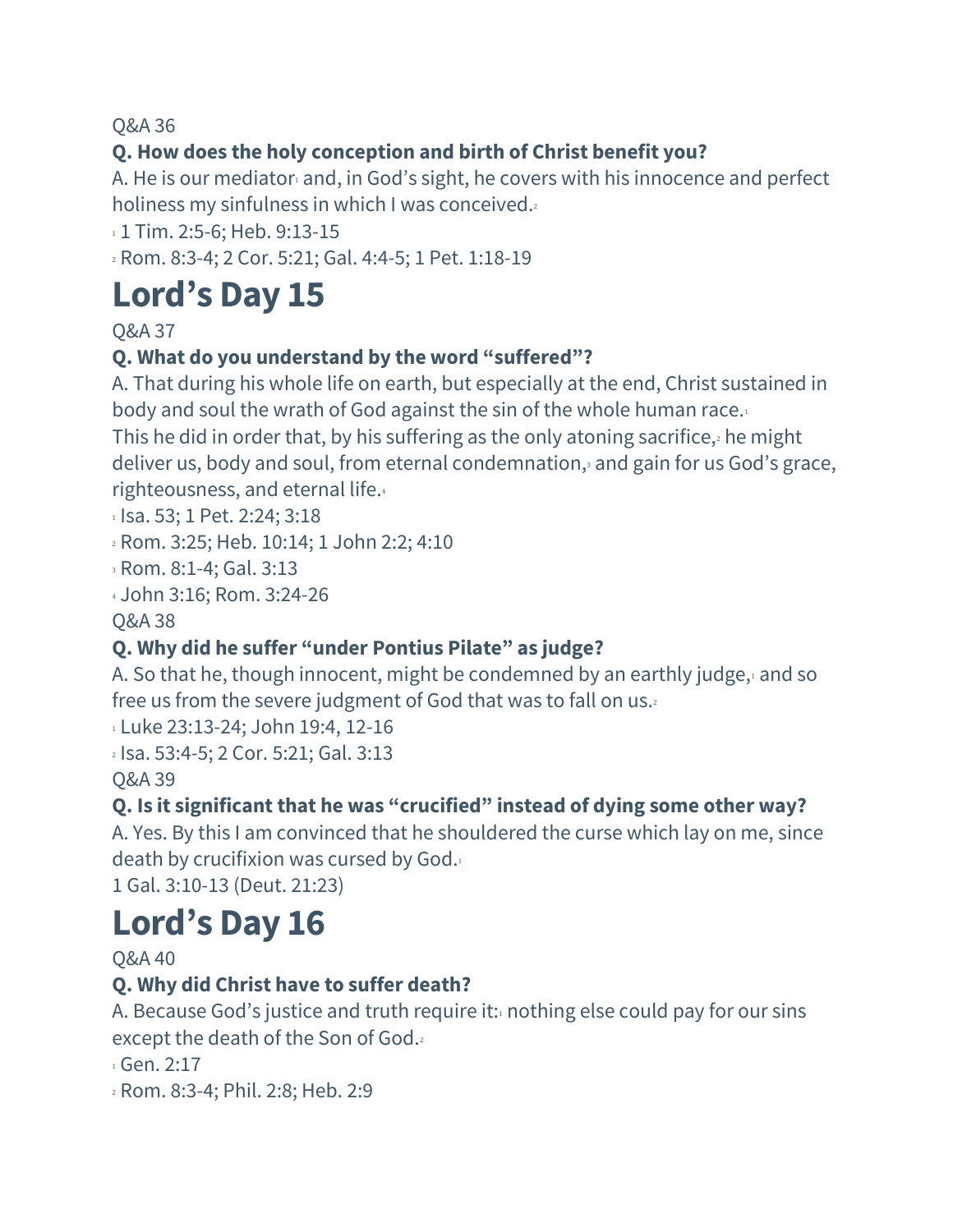## **Q. Why was he "buried"?**

A. His burial testifies that he really died. $1$ 

1 Isa. 53:9; John 19:38-42; Acts 13:29; 1 Cor. 15:3-4

Q&A 42

#### **Q. Since Christ has died for us, why do we still have to die?**

A. Our death does not pay the debt of our sins.<sup>1</sup> Rather, it puts an end to our sinning and is our entrance into eternal life.<sup>2</sup>

 $1 PS. 49:7$ 

<sup>2</sup> John 5:24; Phil. 1:21-23; 1 Thess. 5:9-10

Q&A 43

#### **Q. What further benefit do we receive from Christ's sacrifice and death on the cross?**

A. By Christ's power our old selves are crucified, put to death, and buried with him, $1$  so that the evil desires of the flesh may no longer rule us, $2$  but that instead we may offer ourselves as a sacrifice of gratitude to him.<sup>3</sup>

1 Rom. 6:5-11; Col. 2:11-12

<sup>2</sup> Rom. 6:12-14

<sup>3</sup> Rom. 12:1; Eph. 5:1-2

Q&A 44

## **Q. Why does the creed add, "He descended to hell"?**

A. To assure me during attacks of deepest dread and temptation that Christ my Lord, by suffering unspeakable anguish, pain, and terror of soul, on the cross but also earlier, has delivered me from hellish anguish and torment. $1$ 

<sup>1</sup> Isa. 53; Matt. 26:36-46; 27:45-46; Luke 22:44; Heb. 5:7-10

# **Lord's Day 17**

Q&A 45

## **Q. How does Christ's resurrection benefit us?**

A. First, by his resurrection he has overcome death, so that he might make us share in the righteousness he obtained for us by his death. $1$ 

Second, by his power we too are already raised to a new life.

Third, Christ's resurrection is a sure pledge to us of our blessed resurrection.<sup>3</sup>

1 Rom. 4:25; 1 Cor. 15:16-20; 1 Pet. 1:3-5

<sup>2</sup> Rom. 6:5-11; Eph. 2:4-6; Col. 3:1-4

<sup>3</sup> Rom. 8:11; 1 Cor. 15:12-23; Phil. 3:20-21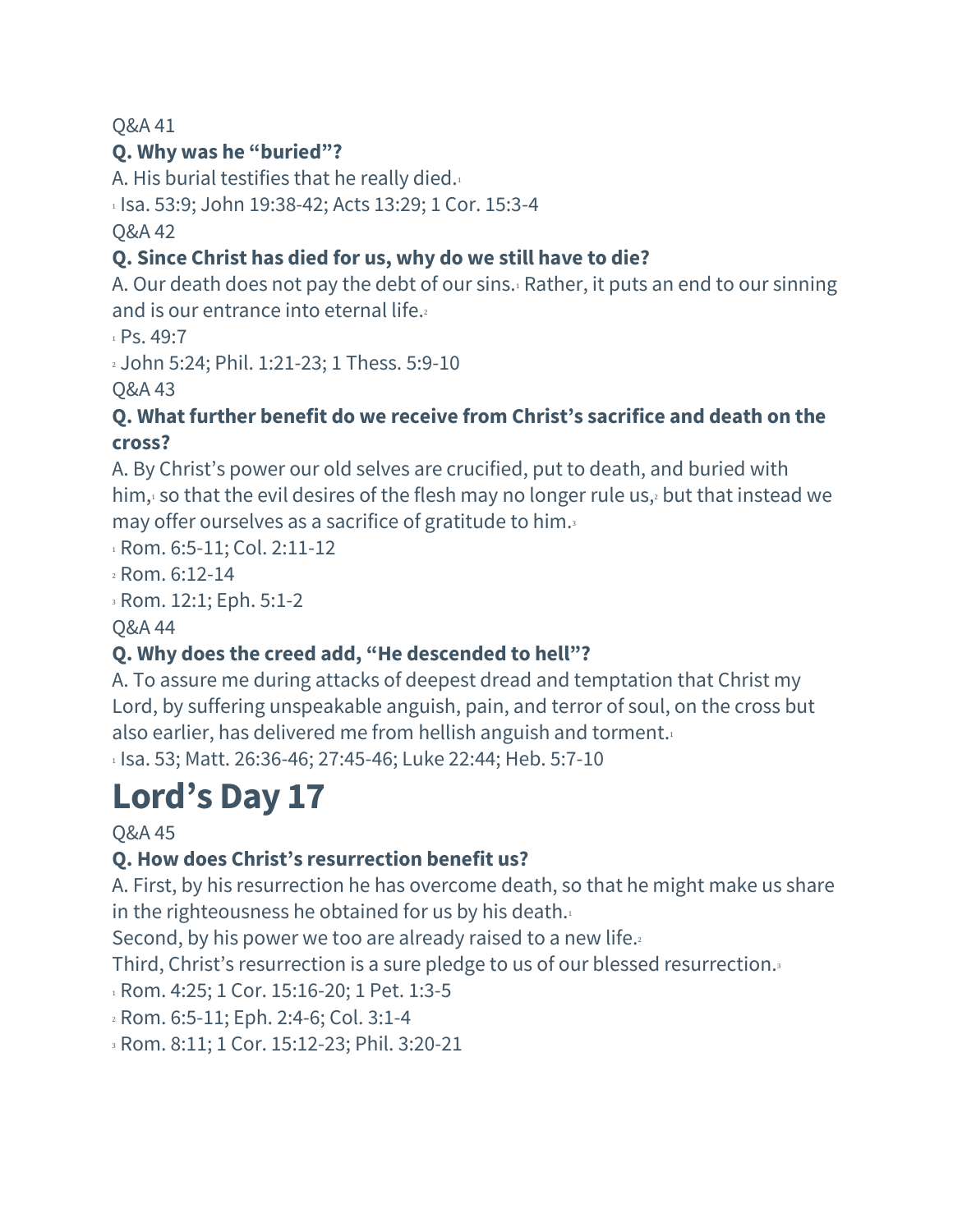Q&A 46

## **Q. What do you mean by saying, "He ascended to heaven"?**

A. That Christ while his disciples watched, was taken up from the earth into heaven and remains there on our behalf until he comes again to judge the living and the dead.<sup>3</sup>

<sup>1</sup> Luke 24:50-51; Acts 1:9-11

<sup>2</sup> Rom. 8:34; Eph. 4:8-10; Heb. 7:23-25; 9:24

<sup>3</sup> Acts 1:11

Q&A 47

## **Q. But isn't Christ with us until the end of the world as he promised us?<sup>1</sup>**

A. Christ is true human and true God. In his human nature Christ is not now on earth;<sup>2</sup> but in his divinity, majesty, grace, and Spirit he is never absent from us.<sup>3</sup> <sup>1</sup> Matt. 28:20

<sup>2</sup> Acts 1:9-11; 3:19-21

<sup>3</sup> Matt. 28:18-20; John 14:16-19

Q&A 48

#### **Q. If his humanity is not present wherever his divinity is, then aren't the two natures of Christ separated from each other?**

A. Certainly not. Since divinity is not limited and is present everywhere, $\cdot$  it is evident that Christ's divinity is surely beyond the bounds of the humanity that has been taken on, but at the same time his divinity is in and remains personally united to his humanity.

1 Jer. 23:23-24; Acts 7:48-49 (Isa. 66:1)

<sup>2</sup> John 1:14; 3:13; Col. 2:9

Q&A 49

## **Q. How does Christ's ascension to heaven benefit us?**

A. First, he is our advocate in heaven in the presence of his Father.

Second, we have our own flesh in heaven as a sure pledge that Christ our head will also take us, his members, up to himself.

Third, he sends his Spirit to us on earth as a corresponding pledge.<sup>3</sup> By the Spirit's power we seek not earthly things but the things above, where Christ is, sitting at God's right hand.<sup>4</sup>

<sup>1</sup> Rom. 8:34; 1 John 2:1

- <sup>2</sup> John 14:2; 17:24; Eph. 2:4-6
- <sup>3</sup> John 14:16; 2 Cor. 1:21-22; 5:5
- <sup>4</sup> Col. 3:1-4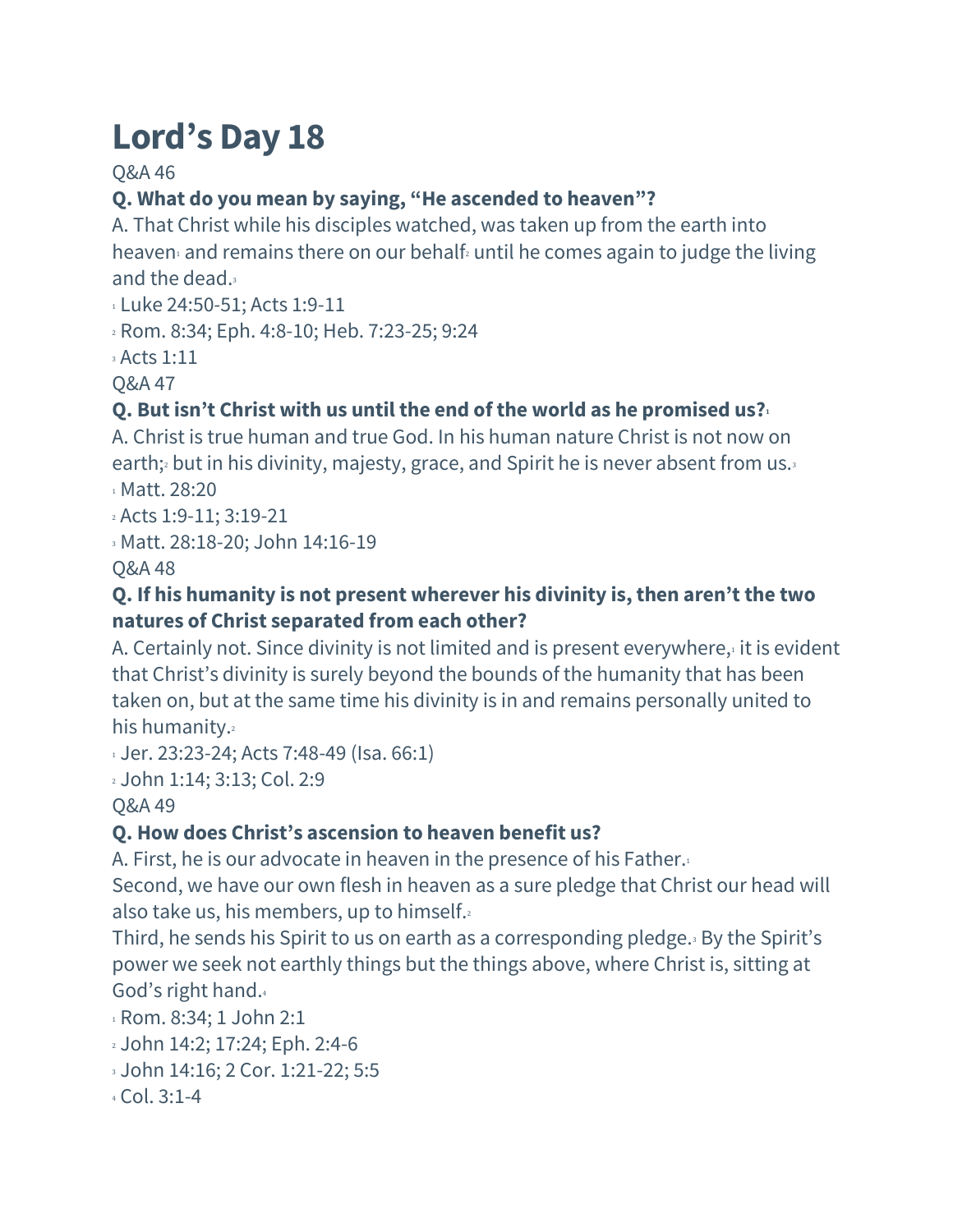Q&A 50

# **Q. Why the next words: "and is seated at the right hand of God"?**

A. Because Christ ascended to heaven to show there that he is head of his church, $\frac{1}{2}$  the one through whom the Father rules all things.

<sup>1</sup> Eph. 1:20-23; Col. 1:18 <sup>2</sup> Matt. 28:18; John 5:22-23

Q&A 51

## **Q. How does this glory of Christ our head benefit us?**

A. First, through his Holy Spirit he pours out gifts from heaven upon us his members.

Second, by his power he defends us and keeps us safe from all enemies.

1 Acts 2:33; Eph. 4:7-12

2 Ps. 110:1-2; John 10:27-30; Rev. 19:11-16

Q&A 52

## **Q. How does Christ's return "to judge the living and the dead" comfort you?**

A. In all distress and persecution, with uplifted head I confidently await the very judge who has already offered himself to the judgment of God in my place and removed the whole curse from me.<sup>1</sup> Christ will cast all his enemies and mine into everlasting condemnation, but will take me and all his chosen ones to himself into the joy and glory of heaven. $2$ 

1 Luke 21:28; Rom. 8:22-25; Phil. 3:20-21; Titus 2:13-14

<sup>2</sup> Matt. 25:31-46; 2 Thess. 1:6-10

# **God the Holy Spirit**

# **Lord's Day 20**

Q&A 53

# **Q. What do you believe concerning "the Holy Spirit"?**

A. First, that the Spirit, with the Father and the Son, is eternal God.<sup>1</sup>

Second, that the Spirit is given also to me, $2$  so that, through true faith, he makes me share in Christ and all his benefits through true faith, comforts me, and will remain with me forever.<sup>5</sup>

- 1 Gen. 1:1-2; Matt. 28:19; Acts 5:3-4
- <sup>2</sup> 1 Cor. 6:19; 2 Cor. 1:21-22; Gal. 4:6
- <sup>3</sup> Gal. 3:14
- <sup>4</sup> John 15:26; Acts 9:31
- <sup>5</sup> John 14:16-17; 1 Pet. 4:14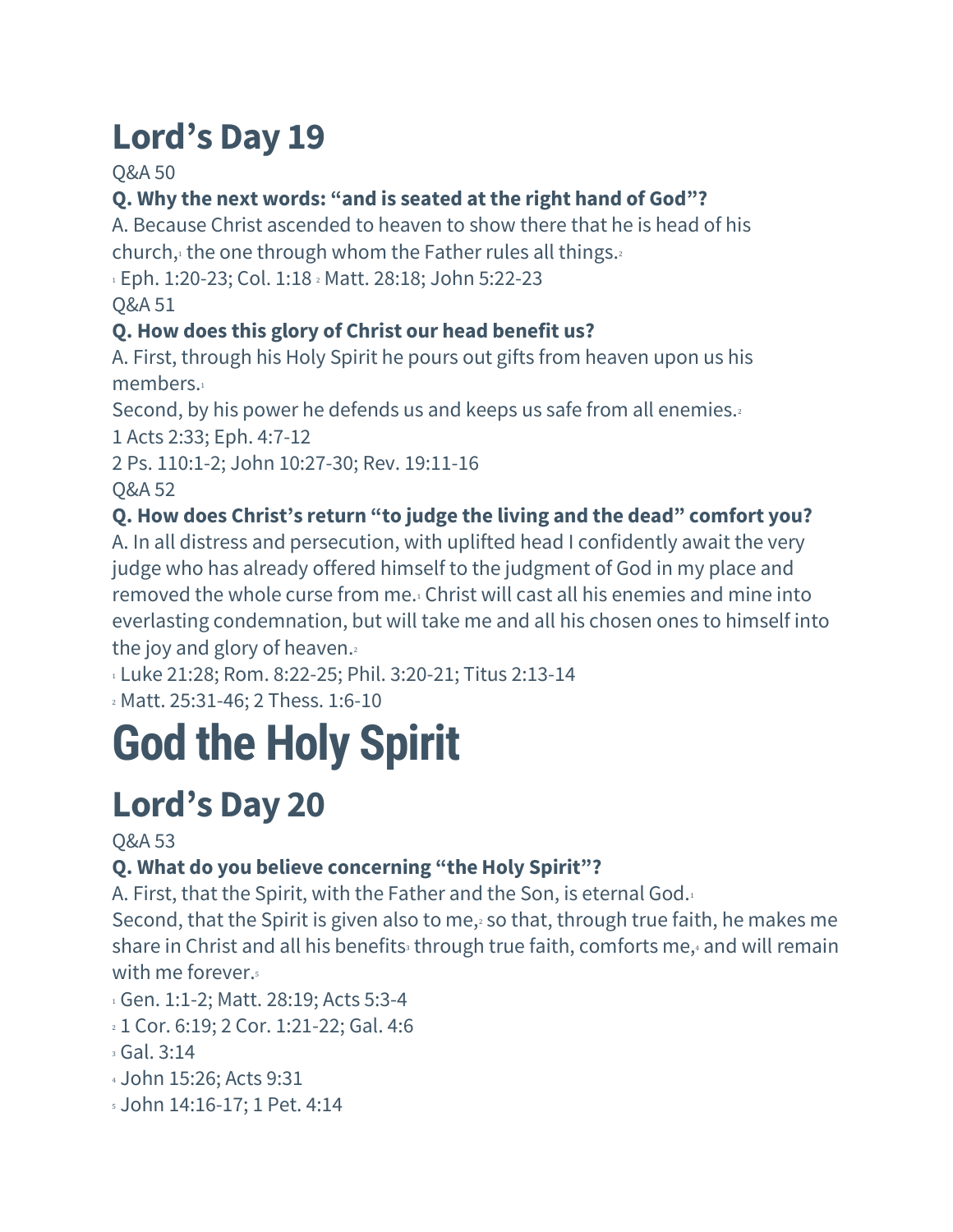Q&A 54

# **Q. What do you believe concerning "the holy catholic church"?**

A. I believe that the Son of God through his Spirit and Word, $1$  out of the entire human race,<sup>2</sup> from the beginning of the world to its end,<sup>3</sup> gathers, protects, and preserves for himself a community chosen for eternal life<sub>4</sub> and united in true faith.<sup>5</sup> And of this community I am<sup>6</sup> and always will be<sub>7</sub> a living member.

1 John 10:14-16; Acts 20:28; Rom. 10:14-17; Col. 1:18

<sup>2</sup> Gen. 26:3b-4; Rev. 5:9

<sup>3</sup> Isa. 59:21; 1 Cor. 11:26

<sup>4</sup> Matt. 16:18; John 10:28-30; Rom. 8:28-30; Eph. 1:3-14

<sup>5</sup> Acts 2:42-47; Eph. 4:1-6

<sup>6</sup> 1 John 3:14, 19-21

<sup>7</sup> John 10:27-28; 1 Cor. 1:4-9; 1 Pet. 1:3-5

Q&A 55

#### **Q. What do you understand by "the communion of saints"?**

A. First, that believers one and all, as members of this community, share in Christ and in all his treasures and gifts.<sup>1</sup>

Second, that each member should consider it a duty to use these gifts readily and joyfully for the service and enrichment of the other members.

1 Rom. 8:32; 1 Cor. 6:17; 12:4-7, 12-13; 1 John 1:3

<sup>2</sup> Rom. 12:4-8; 1 Cor. 12:20-27; 13:1-7; Phil. 2:4-8

Q&A 56

## **Q. What do you believe concerning "the forgiveness of sins"?**

A. I believe that God, because of Christ's satisfaction, will no longer remember any of my sins<sup>1</sup> or my sinful nature which I need to struggle against all my life.<sup>2</sup>

Rather, by grace God grants me the righteousness of Christ to free me forever from judgment.<sup>3</sup>

1 Ps. 103:3-4, 10, 12; Mic. 7:18-19; 2 Cor. 5:18-21; 1 John 1:7; 2:2

<sup>2</sup> Rom. 7:21-25

<sup>3</sup> John 3:17-18; Rom. 8:1-2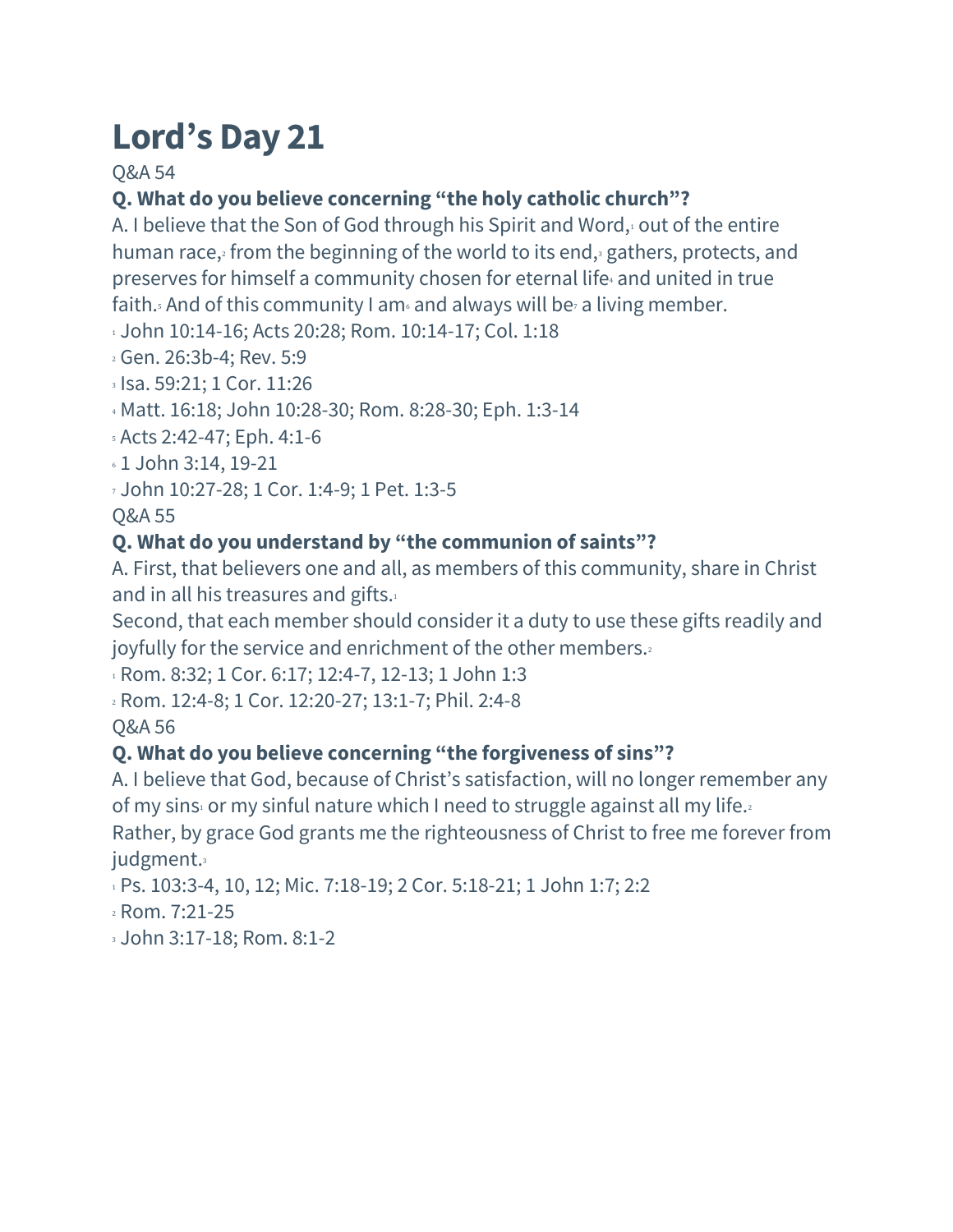Q&A 57

# **Q. How does "the resurrection of the body" comfort you?**

A. Not only will my soul be taken immediately after this life to Christ its head, $1$  but also my very flesh will be raised by the power of Christ, reunited with my soul and made like Christ's glorious body.<sup>2</sup>

<sup>1</sup> Luke 23:43; Phil. 1:21-23

<sup>2</sup> 1 Cor. 15:20, 42-46, 54; Phil. 3:21; 1 John 3:2

Q&A 58

## **Q. How does the article concerning "life everlasting" comfort you?**

A. Even as I already now experience in my heart the beginning of eternal joy, $1$  so after this life I will have perfect blessedness such as no eye has seen, no ear has heard, no human heart has ever imagined: a blessedness in which to praise God forever.<sup>2</sup>

1 Rom. 14:17

<sup>2</sup> John 17:3; 1 Cor. 2:9

# **Lord's Day 23**

#### Q&A 59

## **Q. What good does it do you, however, to believe all this?**

A. In Christ I am righteous before God and heir to life everlasting.<sup>1</sup> 1 John 3:36; Rom. 1:17 (Hab. 2:4); Rom. 5:1-2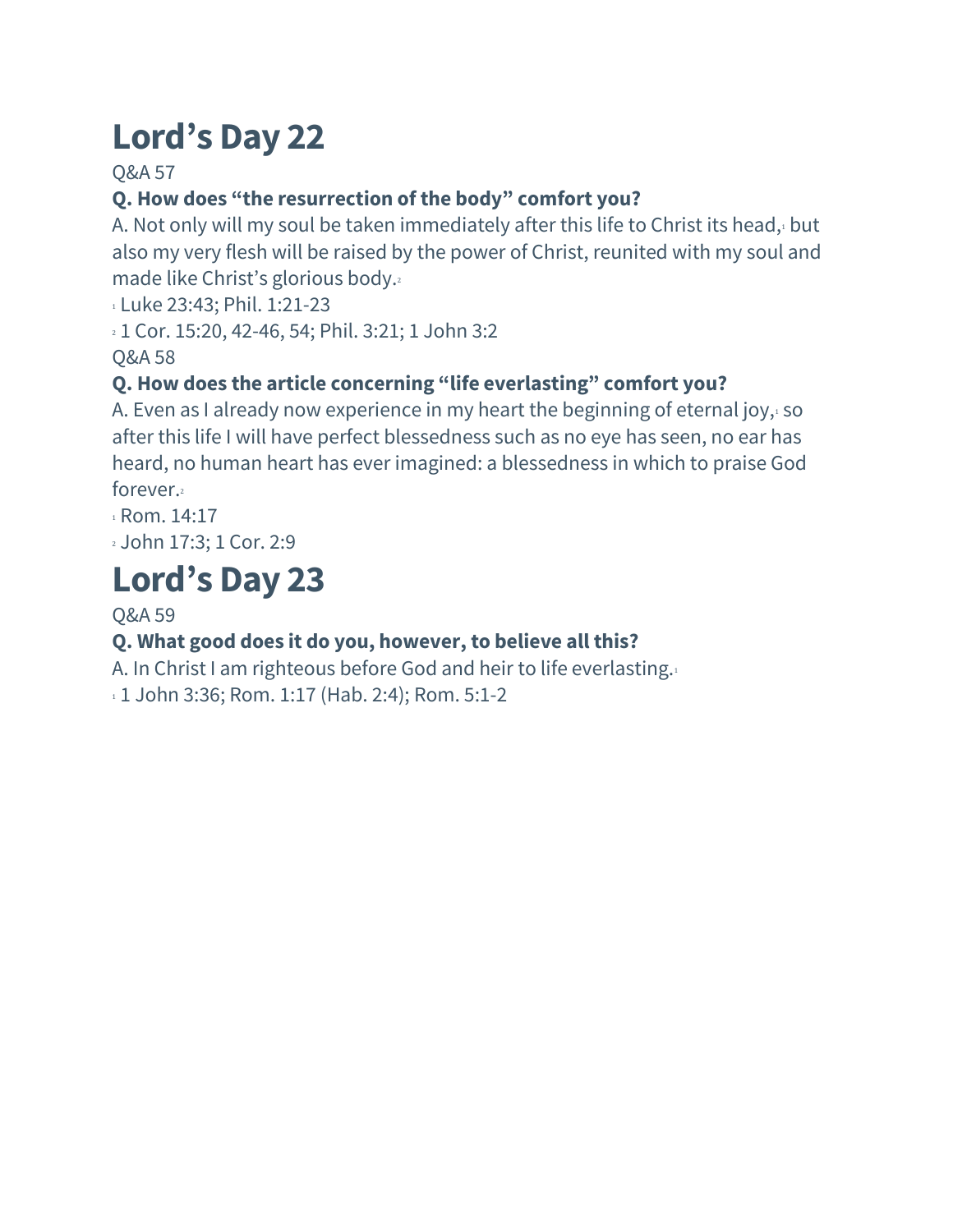#### **Q. How are you righteous before God?**

A. Only by true faith in Jesus Christ.<sup>1</sup>

Even though my conscience accuses me of having grievously sinned against all God's commandments, of never having kept any of them,<sup>2</sup> and of still being inclined toward all evil, $\frac{3}{2}$  nevertheless, without any merit of my own, $\frac{3}{4}$  out of sheer grace,<sup>5</sup> God grants and credits to me the perfect satisfaction, righteousness, and holiness of Christ, as if I had never sinned nor been a sinner, and as if I had been as perfectly obedient as Christ was obedient for me.<sup>7</sup>

All I need to do is accept this gift with a believing heart.

<sup>1</sup> Rom. 3:21-28; Gal. 2:16; Eph. 2:8-9; Phil 3:8-11

- <sup>2</sup> Rom. 3:9-10
- <sup>3</sup> Rom. 7:23
- <sup>4</sup> Titus 3:4-5
- <sup>5</sup> Rom. 3:24; Eph. 2:8
- <sup>6</sup> Rom. 4:3-5 (Gen. 15:6); 2 Cor. 5:17-19; 1 John 2:1-2
- <sup>7</sup> Rom. 4:24-25; 2 Cor. 5:21
- <sup>8</sup> John 3:18; Acts 16:30-31

Q&A 61

## **Q. Why do you say that through faith alone you are righteous?**

A. Not because I please God by the worthiness of my faith. It is because only Christ's satisfaction, righteousness, and holiness make me righteous before God,<sup>1</sup> and because I can accept this righteousness and make it mine in no other way than through faith.

 $11$  Cor. 1:30-31

<sup>2</sup> Rom. 10:10; 1 John 5:10-12

# **Lord's Day 24**

#### Q&A 62

#### **Q. Why can't our good works be our righteousness before God, or at least a part of our righteousness?**

A. Because the righteousness which can pass God's judgment must be entirely perfect and must in every way measure up to the divine law.<sup>1</sup> But even our best works in this life are imperfect and stained with sin.

<sup>1</sup> Rom. 3:20; Gal. 3:10 (Deut. 27:26)

 $2$  Isa. 64:6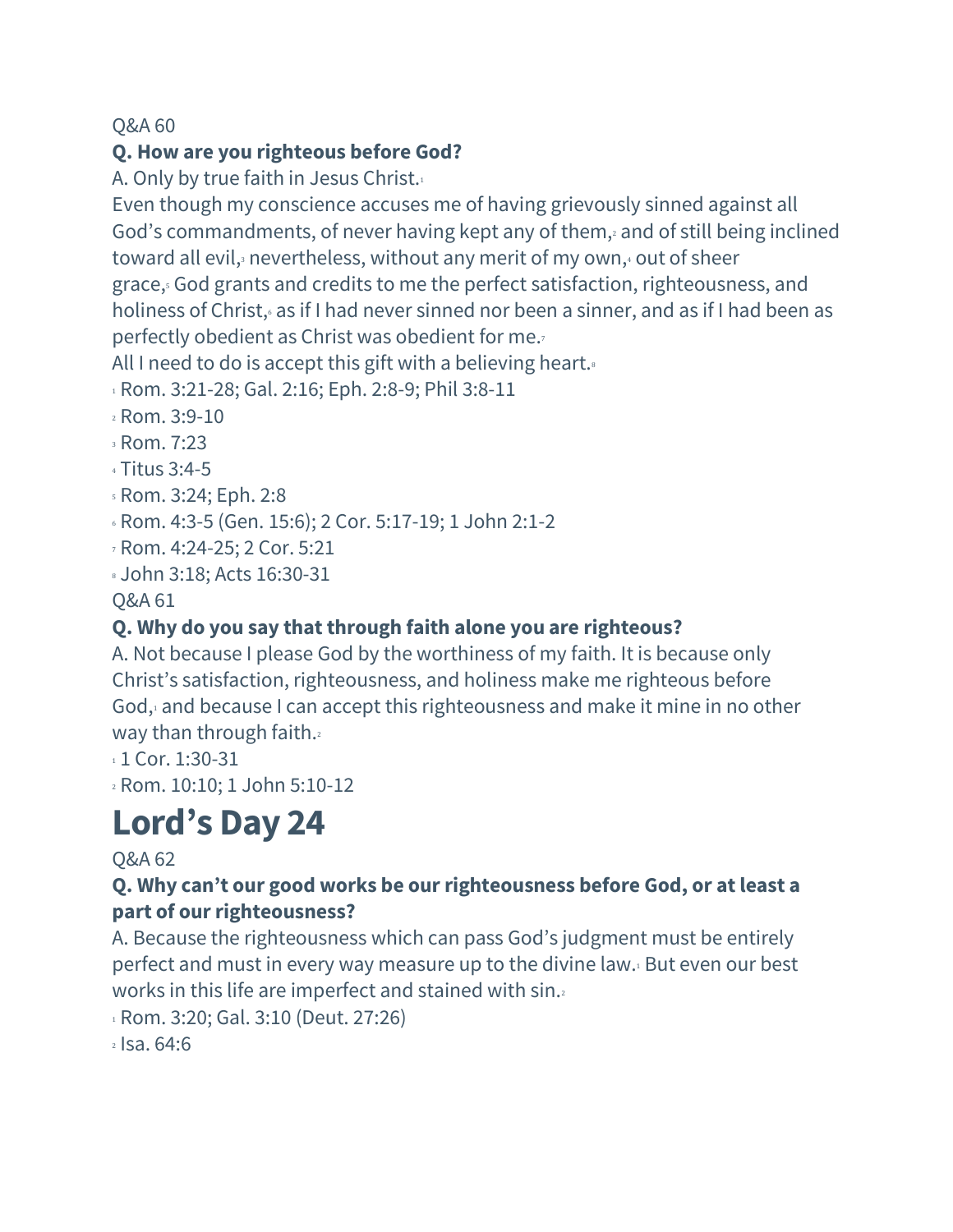#### **Q. How can our good works be said to merit nothing when God promises to reward them in this life and the next?<sup>1</sup>**

A. This reward is not earned; it is a gift of grace.

1 Matt. 5:12; Heb. 11:6 <sup>2</sup> Luke 17:10; 2 Tim. 4:7-8

Q&A 64

### **Q. But doesn't this teaching make people indifferent and wicked?**

A. No. It is impossible for those grafted into Christ through true faith not to produce fruits of gratitude.<sup>1</sup>

<sup>1</sup> Luke 6:43-45; John 15:5

# **The Holy Sacraments**

# **Lord's Day 25**

Q&A 65

#### **Q. It is through faith alone that we share in Christ and all his benefits: where then does that faith come from?**

A. The Holy Spirit produces it in our hearts by the preaching of the holy gospel,<sup>2</sup> and confirms it by the use of the holy sacraments.<sup>3</sup>

1 John 3:5; 1 Cor. 2:10-14; Eph. 2:8

<sup>2</sup> Rom. 10:17; 1 Pet. 1:23-25

<sup>3</sup> Matt. 28:19-20; 1 Cor. 10:16

Q&A 66

#### **Q. What are sacraments?**

A. Sacraments are visible, holy signs and seals. They were instituted by God so that by our use of them he might make us understand more clearly the promise of the gospel, and seal that promise.<sup>1</sup>

And this is God's gospel promise: to grant us forgiveness of sins and eternal life by grace because of Christ's one sacrifice accomplished on the cross.<sup>2</sup>

1 Gen. 17:11; Deut. 30:6; Rom. 4:11

<sup>2</sup> Matt. 26:27-28; Acts 2:38; Heb. 10:10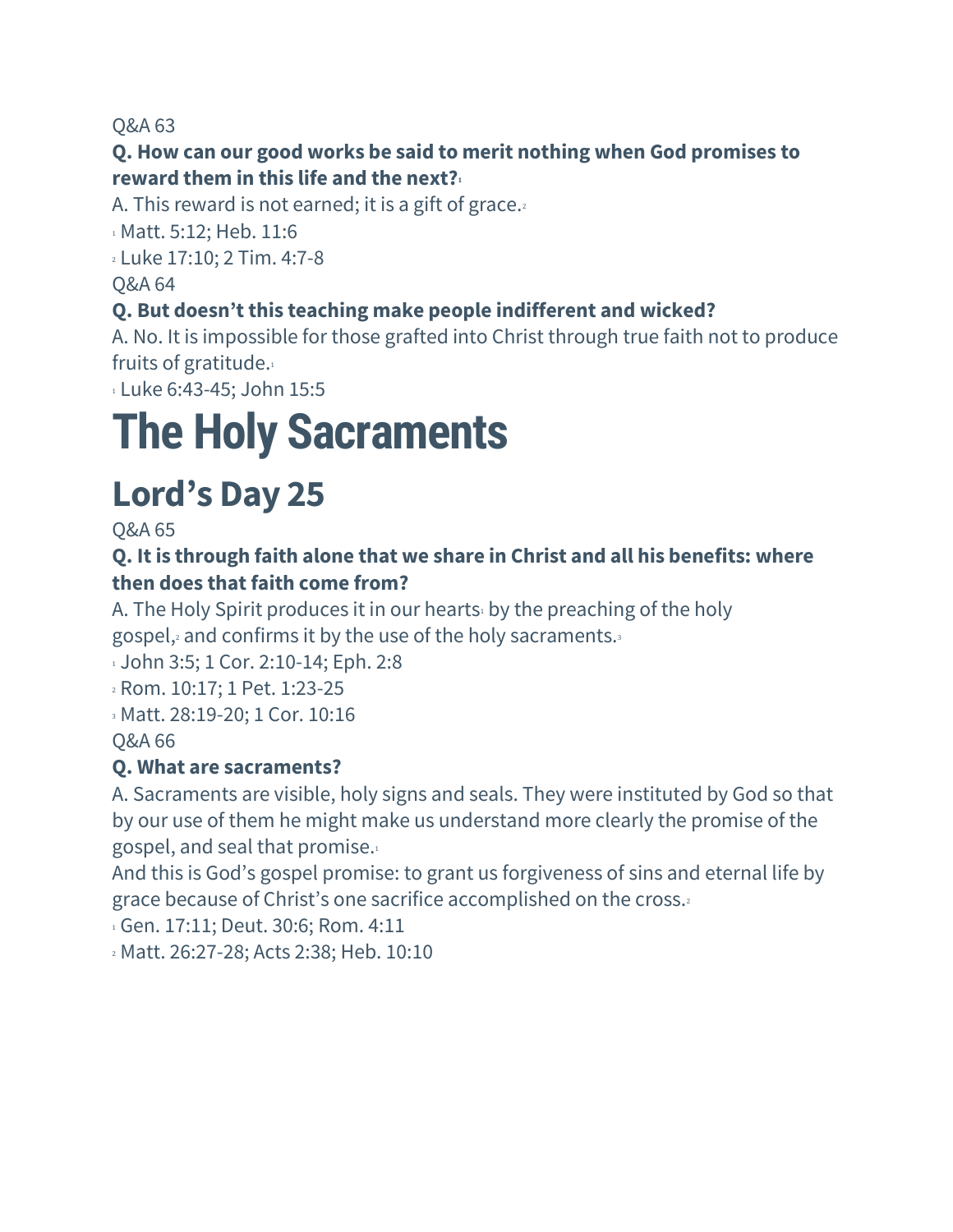#### **Q. Are both the word and the sacraments then intended to focus ourfaith on the sacrifice of Jesus Christ on the cross as the only ground of our salvation?**

A. Yes! In the gospel the Holy Spirit teaches us and by the holy sacraments confirms that our entire salvation rests on Christ's one sacrifice for us on the cross.<sup>1</sup> <sup>1</sup> Rom. 6:3; 1 Cor. 11:26; Gal. 3:27

Q&A 68

#### **Q. How many sacraments did Christ institute in the New Testament?**

A. Two: holy baptism and the holy supper. $1$ <sup>1</sup> Matt. 28:19-20; 1 Cor. 11:23-26

# **Holy Baptism**

# **Lord's Day 26**

Q&A 69

#### **Q. How does holy baptism remind and assure you that Christ's one sacrifice on the cross benefits you personally?**

A. In this way: Christ instituted this outward washing and with it promised that, as surely as water washes away the dirt from the body, so certainly his blood and his Spirit wash away my soul's impurity, that is, all my sins.<sup>2</sup>

<sup>1</sup> Acts 2:38

<sup>2</sup> Matt. 3:11; Rom. 6:3-10; 1 Pet. 3:21

Q&A 70

## **Q. What does it mean to be washed with Christ's blood and Spirit?**

A. To be washed with Christ's blood means that God, by grace, has forgiven our sins because of Christ's blood poured out for us in his sacrifice on the cross.<sup>1</sup>

To be washed with Christ's Spirit means that the Holy Spirit has renewed and sanctified us to be members of Christ, so that more and more we become dead to sin and live holy and blameless lives.

1 Zech. 13:1; Eph. 1:7-8; Heb. 12:24; 1 Pet. 1:2; Rev. 1:5

<sup>2</sup> Ezek. 36:25-27; John 3:5-8; Rom. 6:4; 1 Cor. 6:11; Col. 2:11-12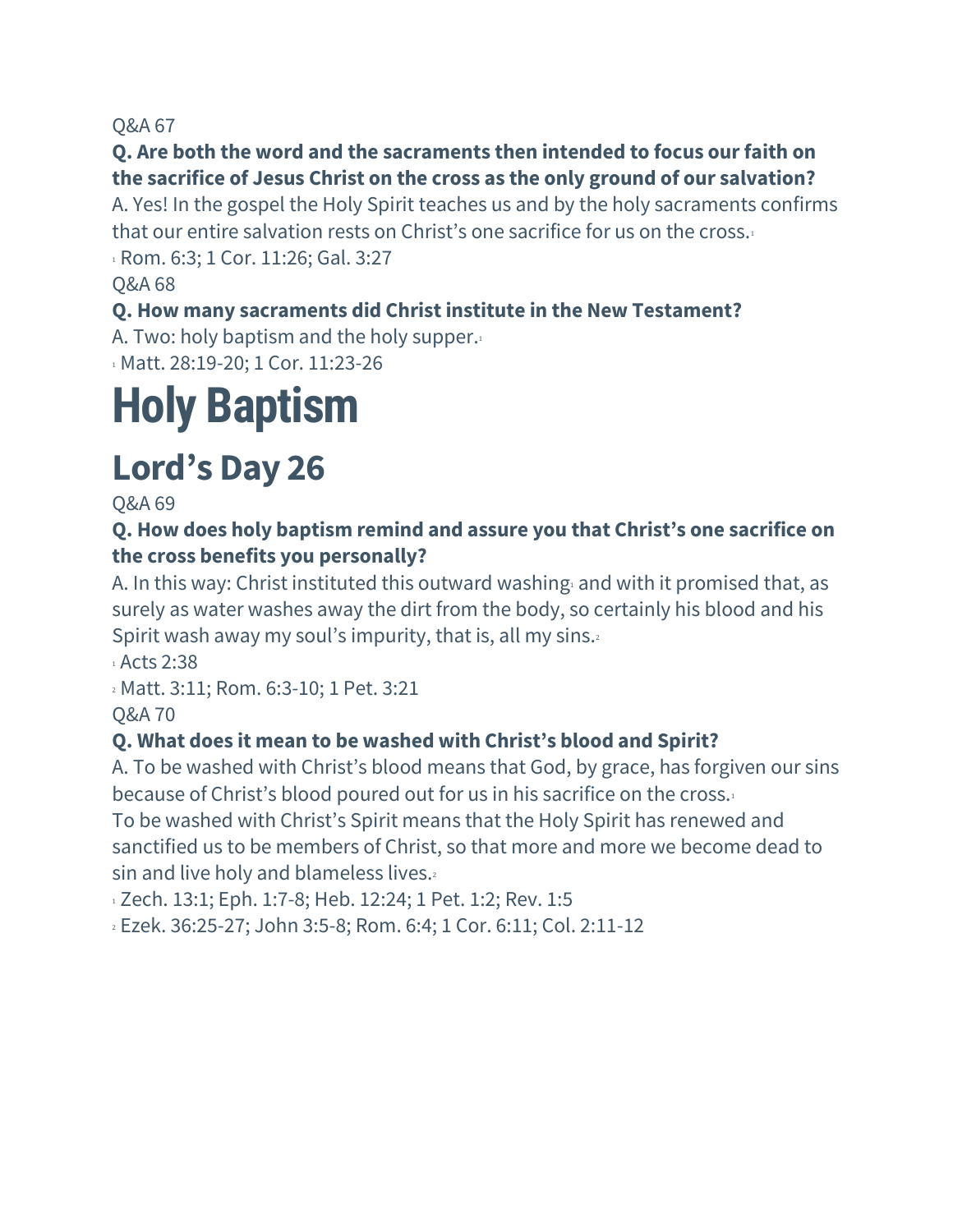#### **Q. Where does Christ promise that we are washed with his blood and Spirit as surely as we are washed with the water of baptism?**

A. In the institution of baptism, where he says:

"Go therefore and make disciples of all nations, baptizing them in the name of the Father and of the Son and of the Holy Spirit."

"The one who believes and is baptized will be saved; but the one who does not believe will be condemned."

This promise is repeated when Scripture calls baptism "the water of rebirth" and the washing away of sins.<sup>4</sup>

- <sup>1</sup> Matt. 28:19
- <sup>2</sup> Mark 16:16
- $3.5$
- <sup>4</sup> Acts 22:16

# **Lord's Day 27**

Q&A 72

#### **Q. Does this outward washing with water itself wash away sins?**

A. No, only Jesus Christ's blood and the Holy Spirit cleanse us from all sins.<sup>1</sup>

1 Matt. 3:11; 1 Pet. 3:21; 1 John 1:7

Q&A 73

#### **Q. Why then does the Holy Spirit call baptism the washing ofrebirth and the washing away of sins?**

A. God has good reason for these words. To begin with, God wants to teach us that the blood and Spirit of Christ take away our sins just as water removes dirt from the body.<sup>1</sup>

But more important, God wants to assure us, by this divine pledge and sign, that we are as truly washed of our sins spiritually as our bodies are washed with water physically.<sup>2</sup>

1 1 Cor. 6:11; Rev. 1:5; 7:14 2 Acts 2:38; Rom. 6:3-4; Gal. 3:27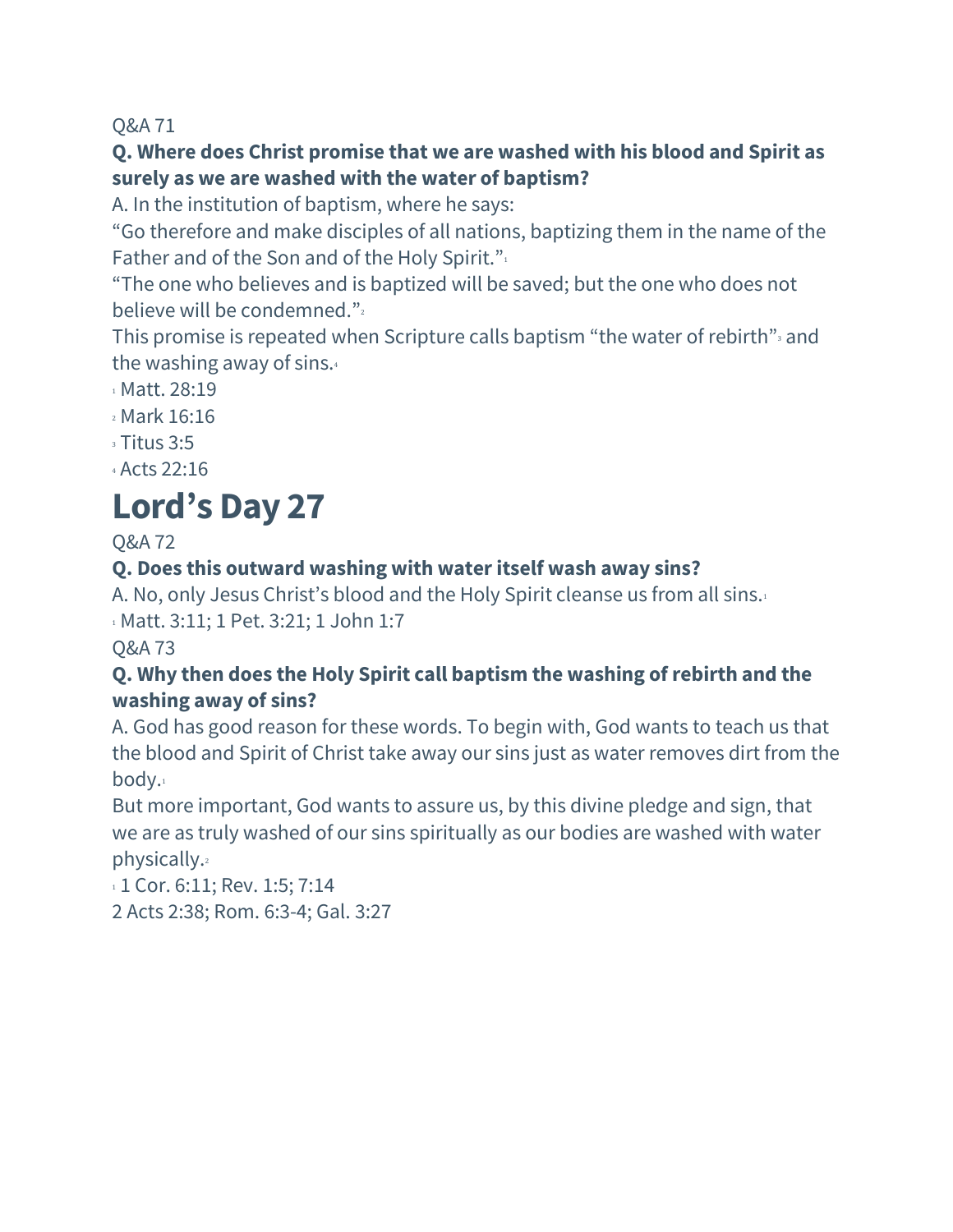#### **Q. Should infants also be baptized?**

A. Yes, Infants as well as adults are included in God's covenant and people, $\iota$  and they, no less than adults, are promised deliverance from sin through Christ's blood and the Holy Spirit who produces faith.<sup>2</sup>

Therefore, by baptism, the sign of the covenant, they too should be incorporated into the Christian church and distinguished from the children of unbelievers.<sup>3</sup> This was done in the Old Testament by circumcision, $\frac{1}{4}$  which was replaced in the New Testament by baptism.<sup>5</sup>

- <sup>1</sup> Gen. 17:7; Matt. 19:14
- <sup>2</sup> Isa. 44:1-3; Acts 2:38-39; 16:31
- <sup>3</sup> Acts 10:47; 1 Cor. 7:14
- <sup>4</sup> Gen. 17:9-14
- <sup>5</sup> Col. 2:11-13

# **The Holy Supper of Jesus Christ**

# **Lord's Day 28**

Q&A 75

#### **Q. How does the holy supperremind and assure you that you share in Christ's one sacrifice on the cross and in all his benefits?**

A. In this way: Christ has commanded me and all believers to eat this broken bread and to drink this cup in remembrance of him. With this command come these promises:

First, as surely as I see with my eyes the bread of the Lord broken for me and the cup shared with me, so surely his body was offered and broken for me and his blood poured out for me on the cross.

Second, as surely as I receive from the hand of the one who serves, and taste with my mouth the bread and cup of the Lord, given me as sure signs of Christ's body and blood, so surely he nourishes and refreshes my soul for eternal life with his crucified body and poured-out blood.

1 Matt. 26:26-28; Mark 14:22-24; Luke 22:19-20; 1 Cor. 11:23-25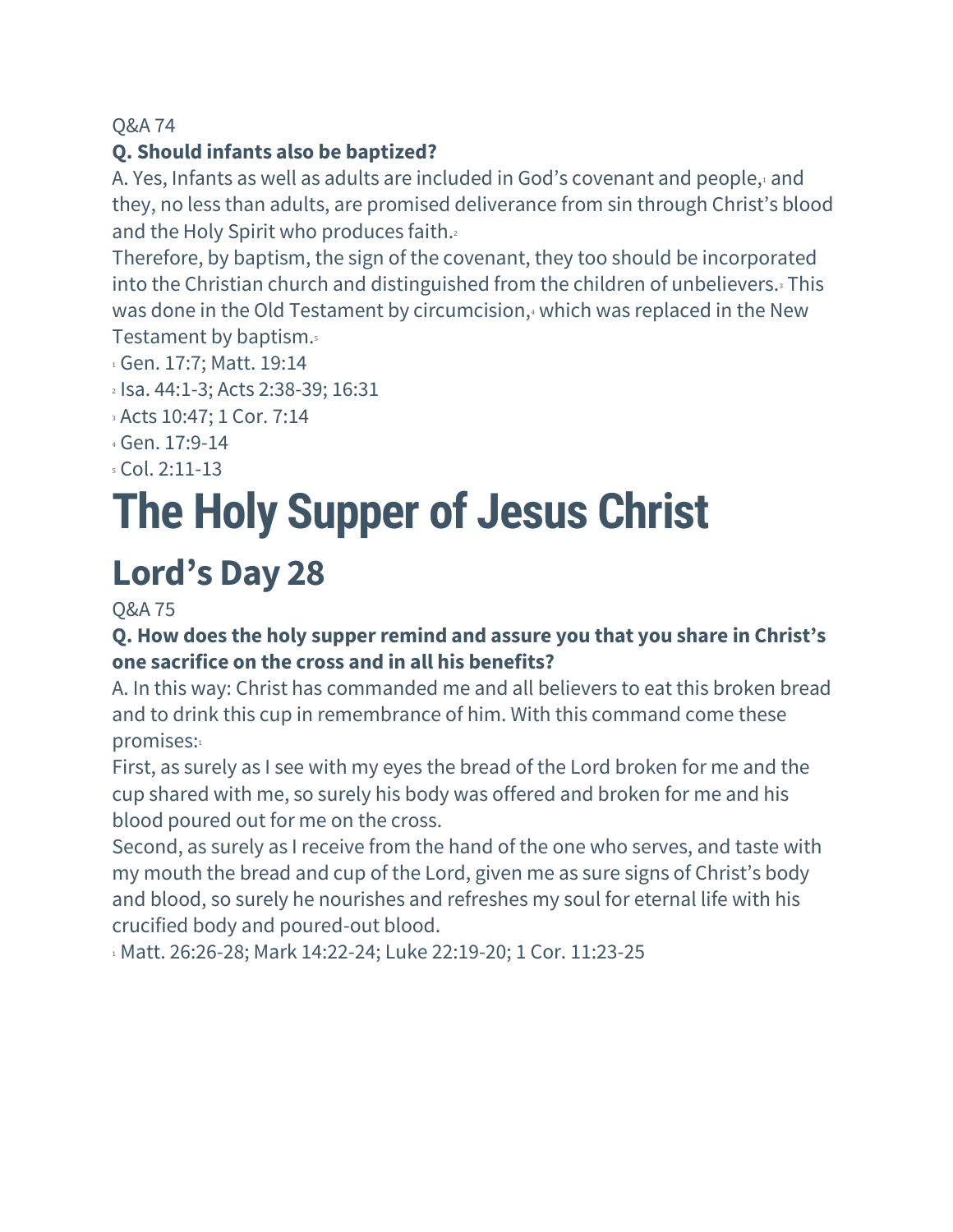#### **Q. What does it mean to eat the crucified body of Christ and to drink his poured-out blood?**

A. It means to accept with a believing heart the entire suffering and death of Christ and thereby to receive forgiveness of sins and eternal life.<sup>1</sup>

But it means more. Through the Holy Spirit, who lives both in Christ and in us, we are united more and more to Christ's blessed body.<sup>2</sup> And so, although he is in heaven<sub>3</sub> and we are on earth, we are flesh of his flesh and bone of his bone.4 And we forever live on and are governed by one Spirit, as the members of our body are by one soul.<sup>5</sup>

 $1$  John 6:35, 40, 50-54

<sup>2</sup> John 6:55-56; 1 Cor. 12:13

<sup>3</sup> Acts 1:9-11; 1 Cor. 11:26; Col. 3:1

<sup>4</sup> 1 Cor. 6:15-17; Eph. 5:29-30; 1 John 4:13

- <sup>5</sup> John 6:56-58; 15:1-6; Eph. 4:15-16; 1 John 3:24
- Q&A 77

#### **Q. Where does Christ promise to nourish and refresh believers with his body and blood as surely as they eat this broken bread and drink this cup?**

A. In the institution of the Lord's Supper:

"The Lord Jesus on the night when he was betrayed took a loaf of bread, and when he had given thanks, he broke it and said, 'This is my body that is [broken]\* for you. Do this in remembrance of me.' In the same way he took the cup also, after supper, saying, 'This cup is the new covenant in my blood. Do this, as often as you drink it, in remembrance of me.' For as often as you eat this bread and drink the cup, you proclaim the Lord's death until he comes."

This promise is repeated by Paul in these words:

"The cup of blessing that we bless, is it not a sharing in the blood of Christ? The bread that we break, is it not a sharing in the body of Christ? Because there is one bread, we who are many are one body, for we all partake of the one bread." $\frac{1}{2}$ 

 $1$  Cor. 11:23-26

2 1 Cor. 10:16-17

\*The word "broken" does not appear in the NRSV text, but it was present in the original German of the Heidelberg Catechism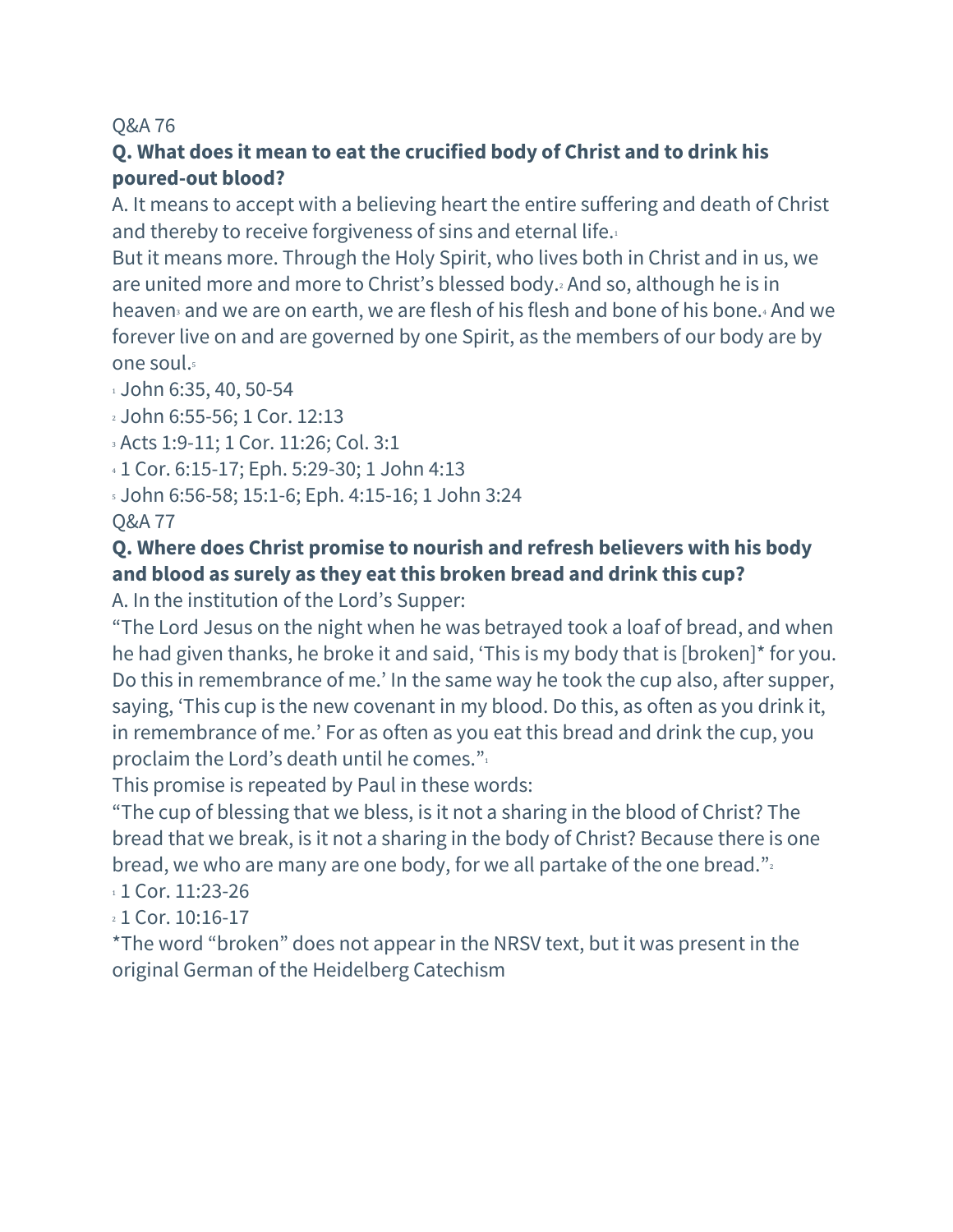Q&A 78

## **Q. Do the bread and wine become the real body and blood of Christ?**

A. No. Just as the water of baptism is not changed into Christ's blood and does not itself wash away sins but is simply a divine sign and assurance of these things, so too the holy bread of the Lord's Supper does not become the actual body of Christ, $2$  even though it is called the body of Christ $3$  in keeping with the nature and language of sacraments.<sup>4</sup>

<sup>1</sup> Eph. 5:26; Titus 3:5

- <sup>2</sup> Matt. 26:26-29
- <sup>3</sup> 1 Cor. 10:16-17; 11:26-28

<sup>4</sup> Gen. 17:10-11; Ex. 12:11, 13; 1 Cor. 10:1-4

Q&A 79

#### **Q. Why then does Christ call the bread his body and the cup his blood, orthe new covenant in his blood, and Paul use the words, a participation in Christ's body and blood?**

A. Christ has good reason for these words. He wants to teach us that just as bread and wine nourish the temporal life, so too his crucified body and poured-out blood are the true food and drink of our souls for eternal life.<sup>1</sup>

But more important, he wants to assure us, by this visible sign and pledge, that we, through the Holy Spirit's work, share in his true body and blood as surely as our mouths receive these holy signs in his remembrance, and that all of his suffering and obedience are as definitely ours as if we personally had suffered and made satisfaction for our sins.<sup>3</sup>

- 1 John 6:51, 55
- <sup>2</sup> 1 Cor. 10:16-17; 11:26
- <sup>3</sup> Rom. 6:5-11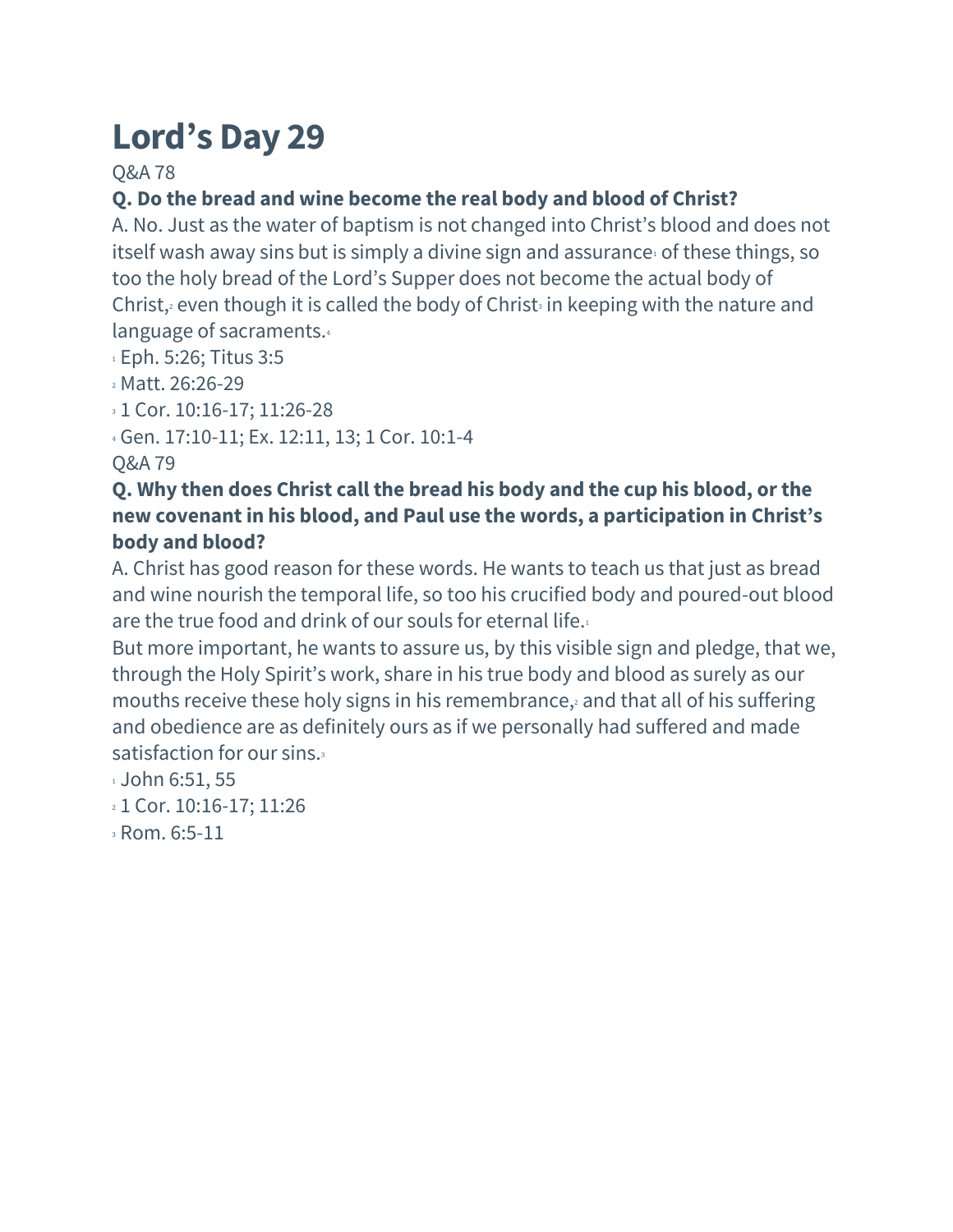Q&A 80\*

## **Q. How does the Lord's Supper differfrom the Roman Catholic Mass?**

A. The Lord's Supper declares to us that all our sins are completely forgiven through the one sacrifice of Jesus Christ, which he himself accomplished on the cross once for all.<sup>1</sup> It also declares to us that the Holy Spirit grafts us into Christ, $2$  who with his true body is now in heaven at the right hand of the Father where he wants us to worship him. $4$ 

But the Mass teaches that the living and the dead do not have their sins forgiven through the suffering of Christ unless Christ is still offered for them daily by the priests. It also teaches that Christ is bodily present under the form of bread and wine where Christ is therefore to be worshiped. Thus the Mass is basically nothing but a denial of the one sacrifice and suffering of Jesus Christ and a condemnable idolatry.

1 John 19:30; Heb. 7:27; 9:12, 25-26; 10:10-18

2 1 Cor. 6:17; 10:16-17

<sup>3</sup> Acts 7:55-56; Heb. 1:3; 8:1

<sup>4</sup> Matt. 6:20-21; John 4:21-24; Phil. 3:20; Col. 3:1-3

\*Q&A 80 was altogether absent from the first edition of the catechism but was present in a shorter form in the second edition. The translation here given is of the expanded text of the third edition.

#### Q&A 81

#### **Q. Who should come to the Lord's table?**

A. Those who are displeased with themselves because of their sins, but who nevertheless trust that their sins are pardoned and that their remaining weakness is covered by the suffering and death of Christ, and who also desire more and more to strengthen their faith and to lead a better life.

Hypocrites and those who are unrepentant, however, eat and drink judgment on themselves.<sup>1</sup>

1 Cor. 10:19-22; 11:26-32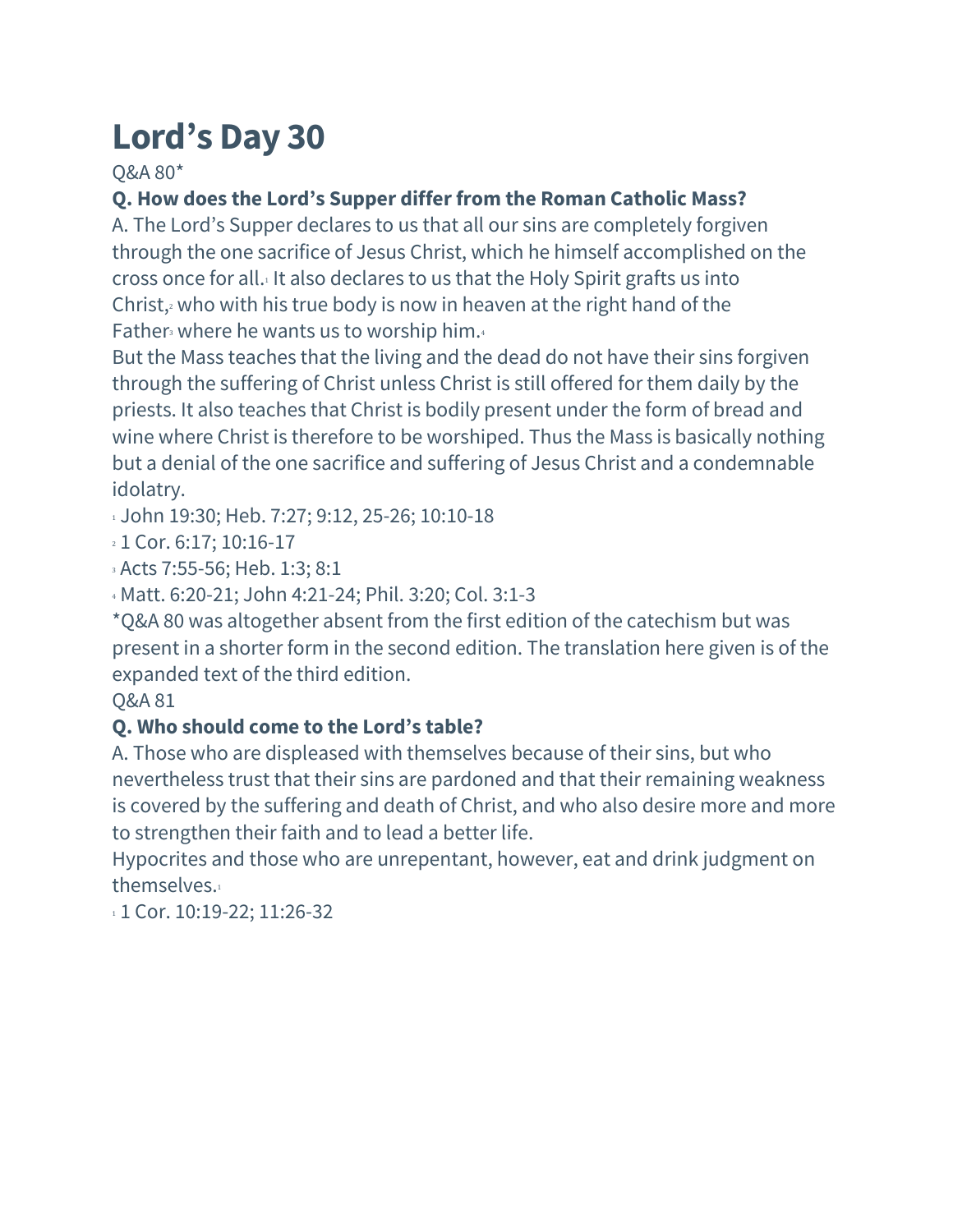#### **Q. Should those be admitted to the Lord's Supper who show by what they profess and how they live that they are unbelieving and ungodly?**

A. No, that would dishonor God's covenant and bring down God's wrath upon the entire congregation.<sup>1</sup> Therefore, according to the instruction of Christ and his apostles, the Christian church is duty-bound to exclude such people, by the official use of the keys of the kingdom, until they reform their lives.

1 1 Cor. 11:17-32; Ps. 50:14-16; Isa. 1:11-17

# **Lord's Day 31**

Q&A 83

### **Q. What are the keys of the kingdom?**

A. The preaching of the holy gospel and Christian discipline toward repentance. Both of them open the kingdom of heaven to believers and close it to unbelievers.<sup>1</sup> 1 Matt. 16:19; John 20:22-23

#### Q&A 84

#### **Q. How does preaching the holy gospel open and close the kingdom of heaven?**

A. According to the command of Christ, The kingdom of heaven is opened by proclaiming and publicly declaring to all believers, each and every one, that, as often as they accept the gospel promise in true faith, God, because of Christ's merit, truly forgives all their sins.

The kingdom of heaven is closed, however, by proclaiming and publicly declaring to unbelievers and hypocrites that, as long as they do not repent, the wrath of God and eternal condemnation rest on them. God's judgment, both in this life and in the life to come, is based on this gospel testimony.<sup>1</sup>

1 Matt. 16:19; John 3:31-36; 20:21-23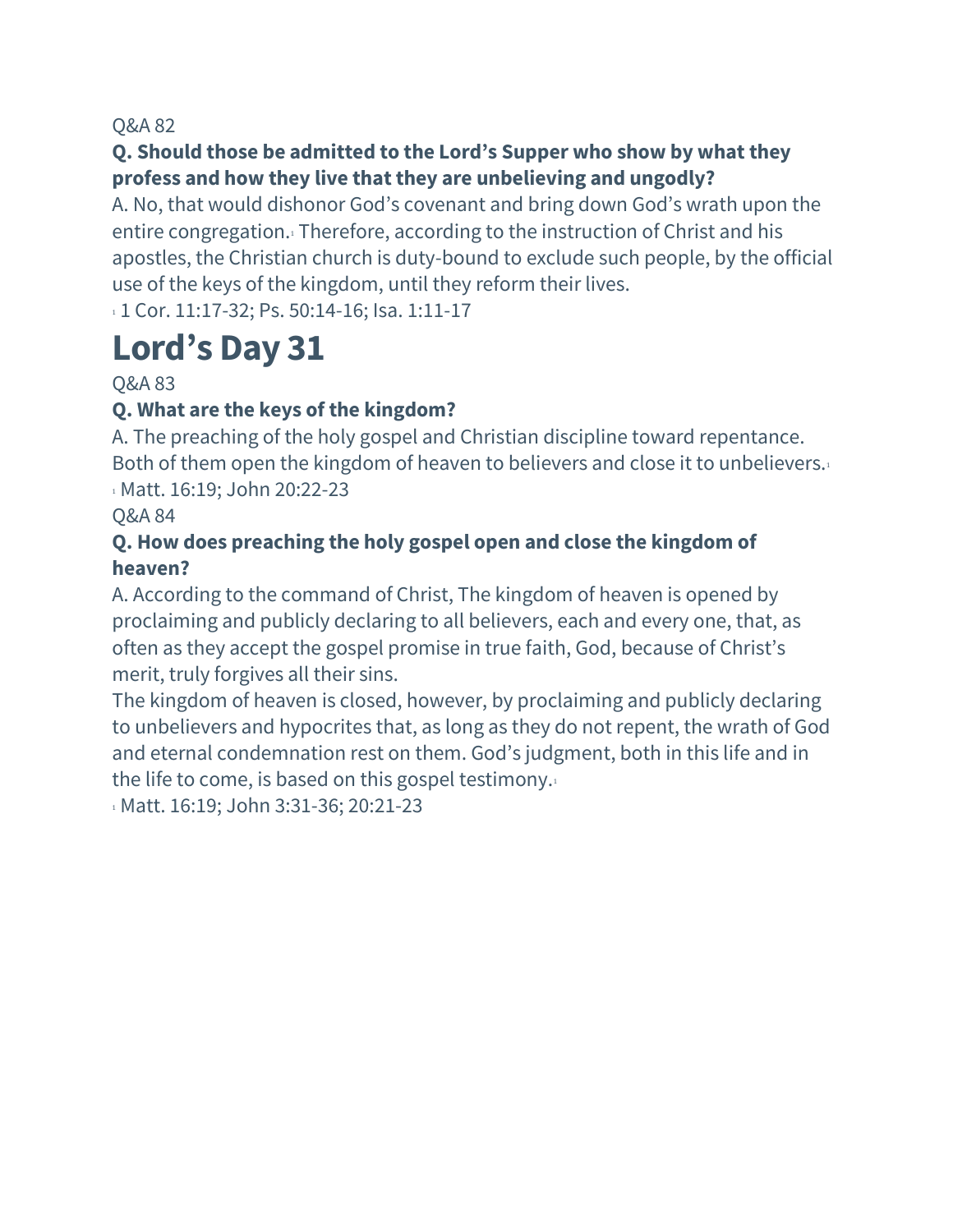#### **Q. How is the kingdom of heaven closed and opened by Christian discipline?**

A. According to the command of Christ: Those who, though called Christians, profess unchristian teachings or live unchristian lives, and who after repeated personal and loving admonitions, refuse to abandon their errors and evil ways, and who after being reported to the church, that is, to those ordained by the church for that purpose, fail to respond also to the church's admonitions—such persons the church excludes from the Christian community by withholding the sacraments from them, and God also excludes them from the kingdom of Christ.<sup>1</sup> Such persons, when promising and demonstrating genuine reform, are received again as members of Christ and of his church.<sup>2</sup>

1 Matt. 18:15-20; 1 Cor. 5:3-5, 11-13; 2 Thess. 3:14-15

<sup>2</sup> Luke 15:20-24; 2 Cor. 2:6-11

# **Part III: Gratitude**

# **Lord's Day 32**

Q&A 86

#### **Q. Since we have been delivered from our misery by grace through Christ without any merit of our own, why then should we do good works?**

A. Because Christ, having redeemed us by his blood, is also restoring us by his Spirit into his image, so that with our whole lives we may show that we are thankful to God for his benefits, so that he may be praised through us, $2$  so that we may be assured of our faith by its fruits, $\frac{3}{2}$  and so that by our godly living our neighbors may be won over to Christ.

1 Rom. 6:13; 12:1-2; 1 Pet. 2:5-10

<sup>2</sup> Matt. 5:16; 1 Cor. 6:19-20

<sup>3</sup> Matt. 7:17-18; Gal. 5:22-24; 2 Pet. 1:10-11

<sup>4</sup> Matt. 5:14-16; Rom. 14:17-19; 1 Pet. 2:12; 3:1-2

#### Q&A 87

#### **Q. Can those be saved who do not turn to God from their ungrateful and unrepentant ways?**

A. By no means. Scripture tells us that no unchaste person, no idolater, adulterer, thief, no covetous person, no drunkard, slanderer, robber, or the like will inherit the kingdom of God.<sup>1</sup>

1 Cor. 6:9-10; Gal. 5:19-21; Eph. 5:1-20; 1 John 3:14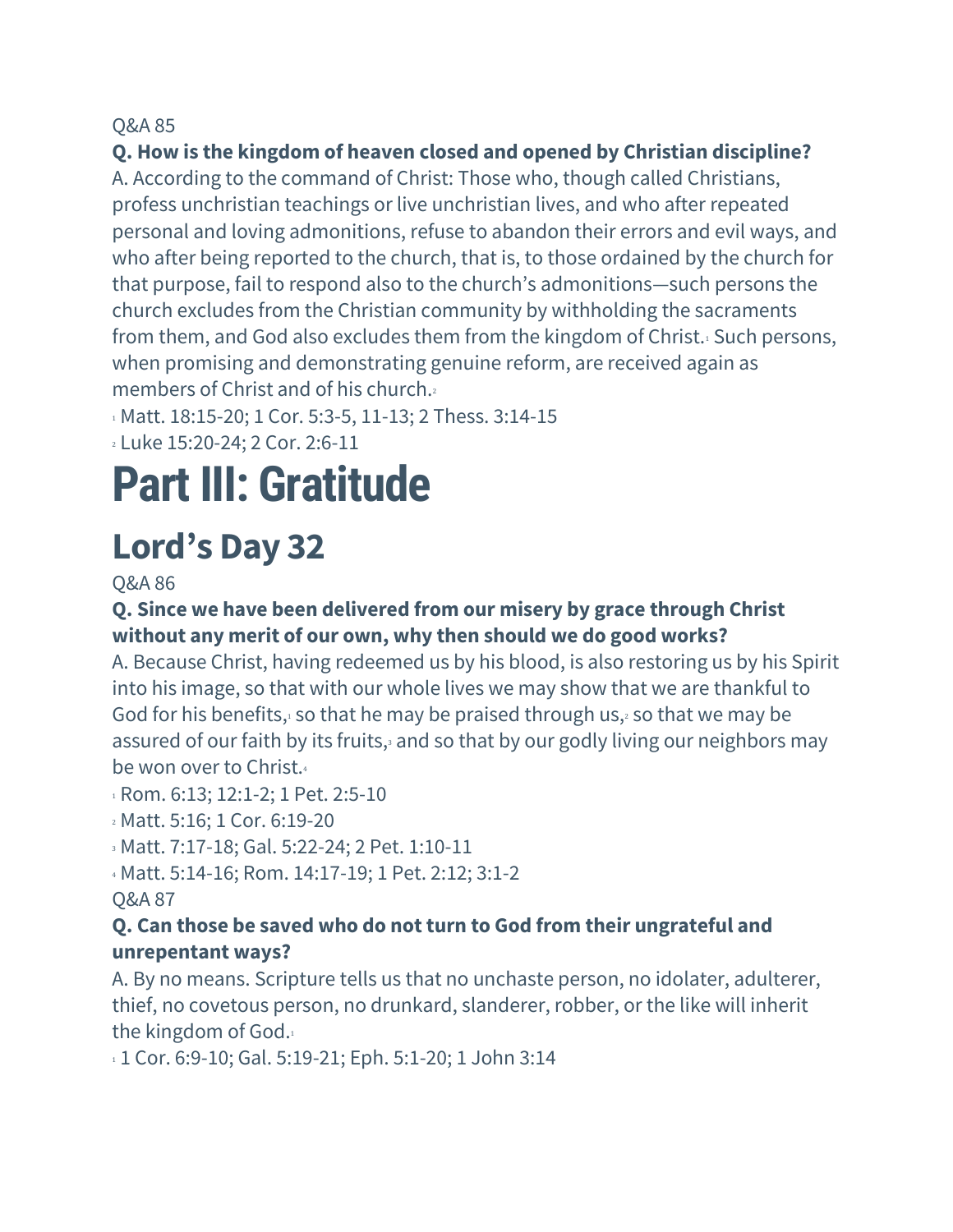## Q&A 88

## **Q. What is involved in genuine repentance or conversion?**

A. Two things: the dying-away of the old self, and the rising-to-life of the new.<sup>1</sup>  $1$  Rom. 6:1-11; 2 Cor. 5:17; Eph. 4:22-24; Col. 3:5-10

Q&A 89

## **Q. What is the dying-away of the old self?**

A. To be genuinely sorry for sin and more and more to hate and run away from it. <sup>1</sup> Ps. 51:3-4, 17; Joel 2:12-13; Rom. 8:12-13; 2 Cor. 7:10 Q&A 90

# **Q. What is the rising-to-life of the new self?**

A. Wholehearted joy in God through Christ and a love and delight to live according to the will of God by doing every kind of good work.<sup>2</sup>

1 Ps. 51:8, 12; Isa. 57:15; Rom. 5:1; 14:17

<sup>2</sup> Rom. 6:10-11; Gal. 2:20

Q&A 91

## **Q. What are good works?**

A. Only those which are done out of true faith, $\frac{1}{2}$  conform to God's law, $\frac{1}{2}$  and are done for God's glory; and not those based on our own opinion or human tradition.

1 John 15:5; Heb. 11:6

- <sup>2</sup> Lev. 18:4; 1 Sam. 15:22; Eph. 2:10
- **3 1 Cor. 10:31**

<sup>4</sup> Deut. 12:32; Isa. 29:13; Ezek. 20:18-19; Matt. 15:7-9

# **The Ten Commandments**

# **Lord's Day 34**

Q&A 92

## **Q. What is God's law?**

A. God spoke all these words:

THE FIRST COMMANDMENT

"I am the LORD your God, who brought you out of the land of Egypt, out of the house of slavery; you shall have no other gods before me."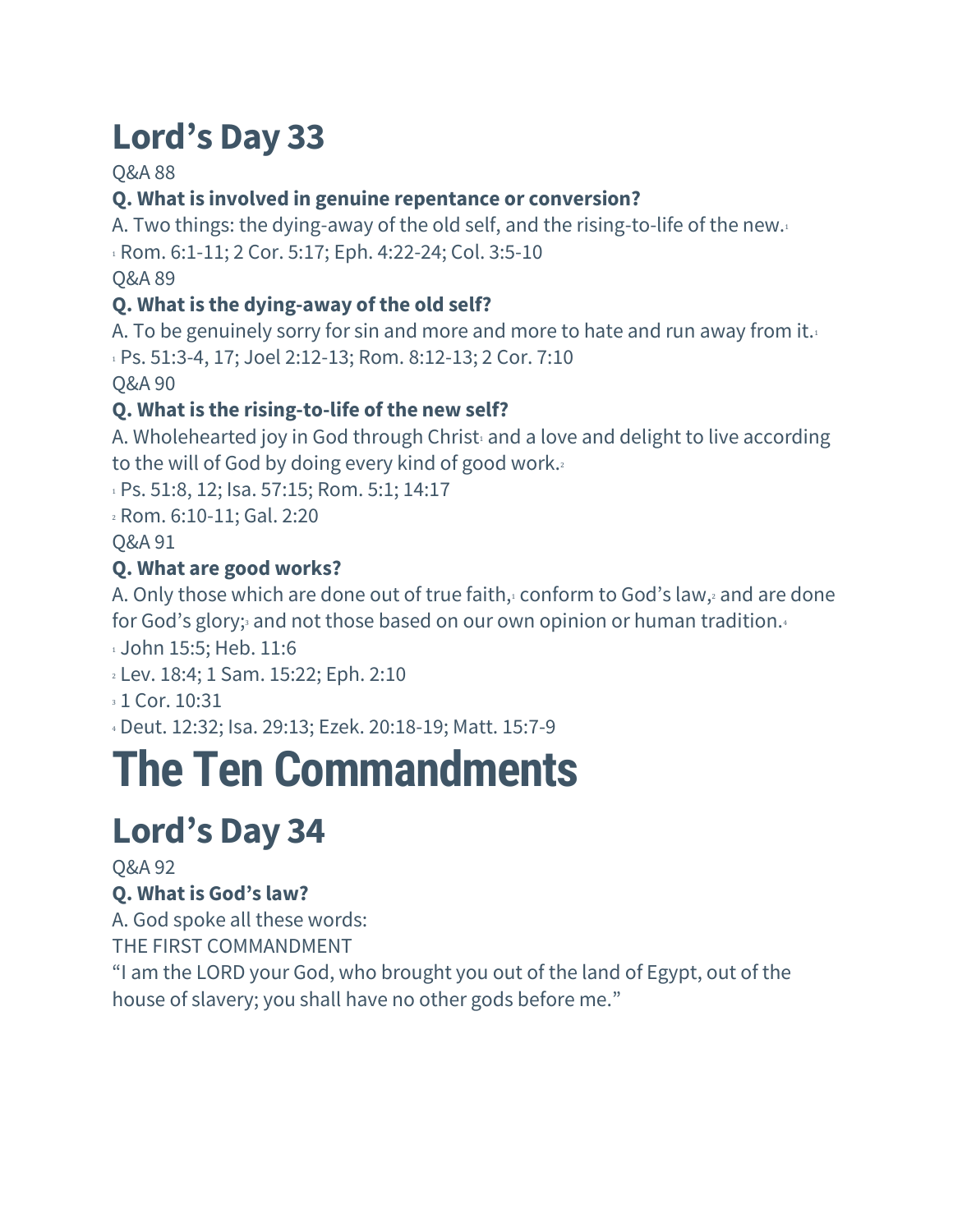#### THE SECOND COMMANDMENT

"You shall not make for yourself an idol, whether in form of anything that is in heaven above, or that is on the earth beneath, or that is in the water under the earth. You shall not bow down to them or worship them; for I the LORD your God am a jealous God, punishing children for the iniquity of parents, to the third and the fourth generation of those who reject me, but showing love to the thousandth generation of those who love me and keep my commandments."

THE THIRD COMMANDMENT

"You shall not make wrongful use of the name of the LORD your God, for the LORD will not acquit anyone who misuses his name."

THE FOURTH COMMANDMENT

"Remember the sabbath day, and keep it holy. Six days you shall labor and do all your work. But the seventh day is a sabbath to the LORD your God; you shall not do any work—you, your son or your daughter, your male or female slave, your livestock, or the alien resident in your towns. For in six days the LORD made heaven and earth, the sea, and all that is in them, but rested the seventh day; therefore the LORD blessed the sabbath day and consecrated it."

THE FIFTH COMMANDMENT

"Honor your father and your mother, so that your days may be long in the land that the LORD your God is giving to you."

THE SIXTH COMMANDMENT

"You shall not murder."

THE SEVENTH COMMANDMENT

"You shall not commit adultery."

THE EIGHTH COMMANDMENT

"You shall not steal."

THE NINTH COMMANDMENT

"You shall not bear false witness against your neighbor."

THE TENTH COMMANDMENT

"You shall not covet your neighbor's house; you shall not covet your neighbor's wife, or male or female slave, or ox, or donkey, or anything that belongs to your neighbor."

<sup>1</sup> Ex. 20:1-17; Deut. 5:6-21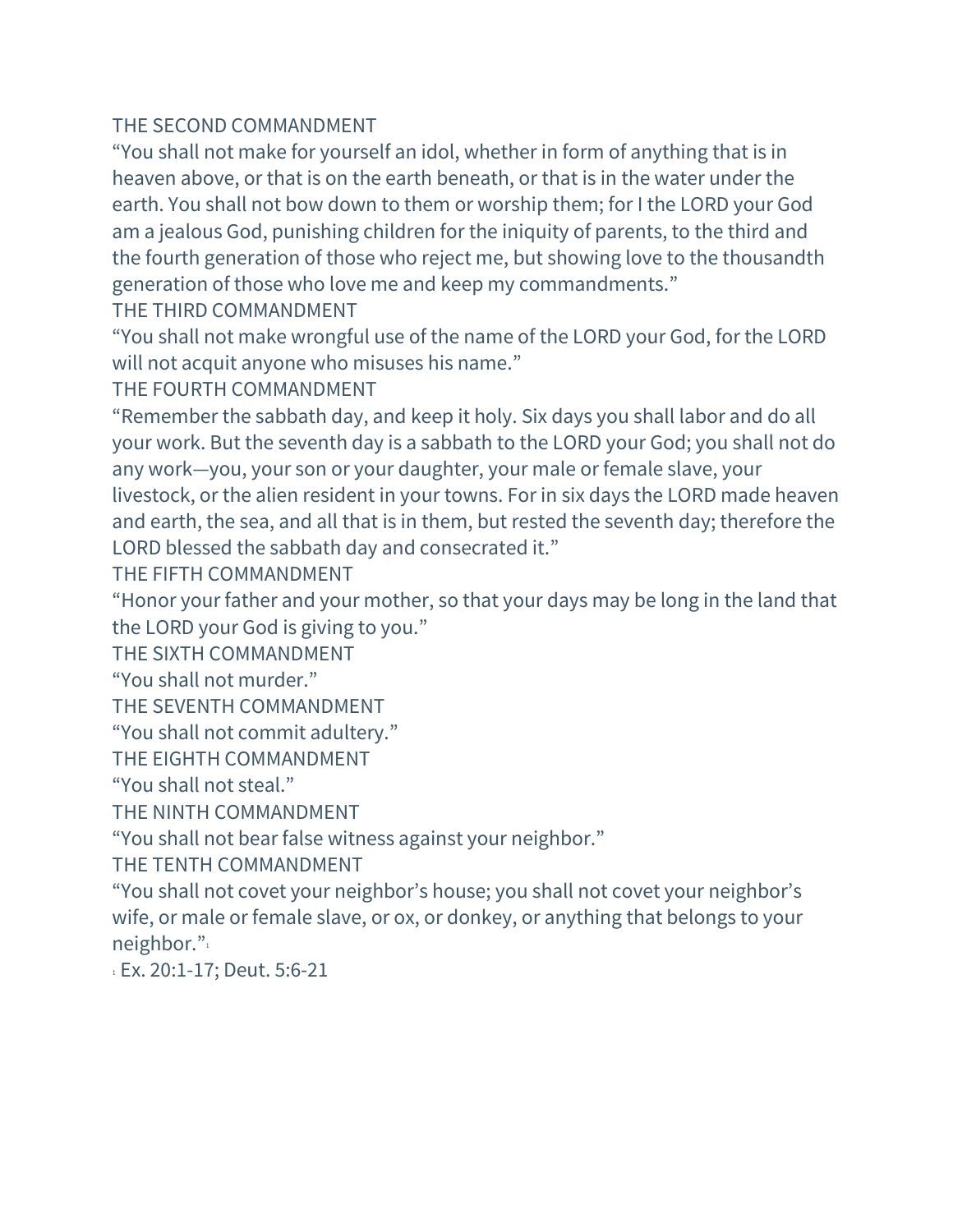## **Q. How are these commandments divided?**

A. Into two tables. The first has four commandments, teaching us how we ought to live in relation to God. The second has six commandments, teaching us what we owe our neighbor.<sup>1</sup>

1 Matt. 22:37-39

Q&A 94

## **Q. What does the Lord require in the first commandment?**

A. That I, not wanting to endanger my own salvation, avoid and shun all idolatry, $\frac{1}{2}$  sorcery, superstitious rites, $\frac{1}{2}$  and prayer to saints or to other creatures. That I rightly know the only true God, trust him alone, and look to God for every good thing humbly and patiently, and love, fear,  $\omega$  and honor  $\omega$  God with all my heart.

In short, that I give up anything rather than go against God's will in any way.<sup>12</sup>

```
1 Cor. 6:9-10; 10:5-14; 1 John 5:21
```

```
2 Lev. 19:31; Deut. 18:9-12
```

```
3 Matt. 4:10; Rev. 19:10; 22:8-9
```

```
4 John 17:3
```

```
5 Jer. 17:5, 7
```

```
6 Ps. 104:27-28; James 1:17
```
<sup>7</sup> 1 Pet. 5:5-6

```
8 Col. 1:11; Heb. 10:36
```

```
9 Matt. 22:37 (Deut. 6:5)
```

```
10 Prov. 9:10; 1 Pet. 1:17
```

```
11 Matt. 4:10 (Deut. 6:13)
```

```
12 Matt. 5:29-30; 10:37-39
```
Q&A 95

# **Q. What is idolatry?**

A. Idolatry is having or inventing something in which one trusts in place of or alongside of the only true God, who has revealed himself in the Word.<sup>1</sup> 1 1 Chron. 16:26; Gal. 4:8-9; Eph. 5:5; Phil. 3:19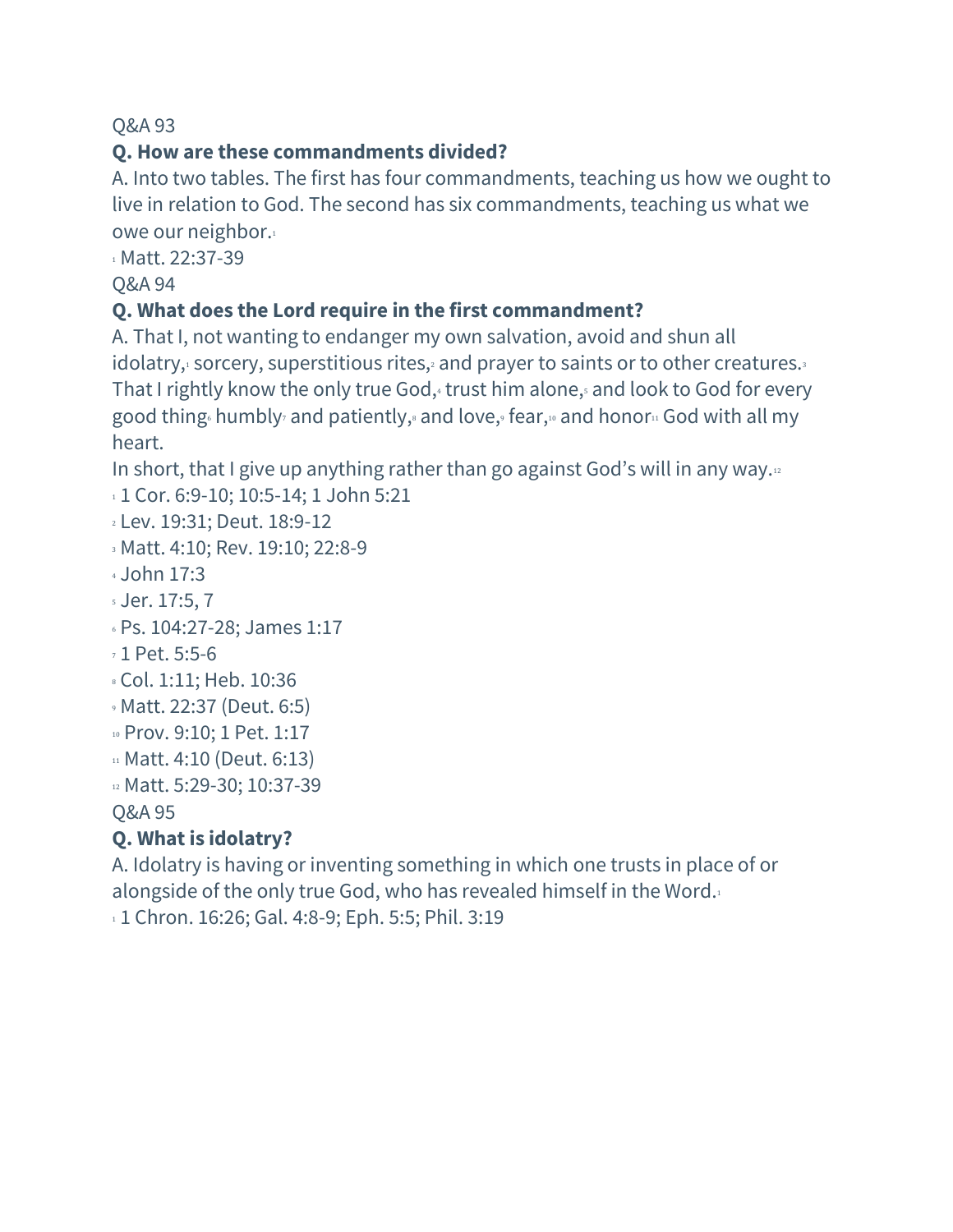Q&A 96

# **Q. What is God's will for us in the second commandment?**

A. That we in no way make any image of God $_1$  nor worship him in any other way than has been commanded in God's Word.<sup>2</sup>

<sup>1</sup> Deut. 4:15-19; Isa. 40:18-25; Acts 17:29; Rom. 1:22-23

<sup>2</sup> Lev. 10:1-7; 1 Sam. 15:22-23; John 4:23-24

Q&A 97

# **Q. May we then not make any image at all?**

A. God can not and may not be visibly portrayed in any way.

Although creatures may be portrayed, yet God forbids making or having such images if one's intention is to worship them or to serve God through them.<sup>1</sup>

<sup>1</sup> Ex. 34:13-14, 17; 2 Kings 18:4-5

Q&A 98

### **Q. But may not images be permitted in churches in place of books for the unlearned?**

A. No, we should not try to be wiser than God. God wants the Christian community instructed by the living preaching of his Word- not by idols that cannot even talk. 1 Rom. 10:14-15, 17; 2 Tim. 3:16-17; 2 Pet. 1:19

<sup>2</sup> Jer. 10:8; Hab. 2:18-20

# **Lord's Day 36**

## Q&A 99

## **Q. What is the aim of the third commandment?**

A. That we neither blaspheme nor misuse the name of God by cursing, perjury, or unnecessary oaths, $3$  nor share in such horrible sins by being silent bystanders. $4$ In summary, we should use the holy name of God only with reverence and awe, so that we may properly confess God, pray to God, and glorify God in all our words and works.<sup>8</sup>

- $1 \text{ Lev}$ . 24:10-17
- <sup>2</sup> Lev. 19:12
- <sup>3</sup> Matt. 5:37; James 5:12
- <sup>4</sup> Lev. 5:1; Prov. 29:24
- <sup>5</sup> Ps. 99:1-5; Jer. 4:2
- <sup>6</sup> Matt. 10:32-33; Rom. 10:9-10
- <sup>7</sup> Ps. 50:14-15; 1 Tim. 2:8
- <sup>8</sup> Col. 3:17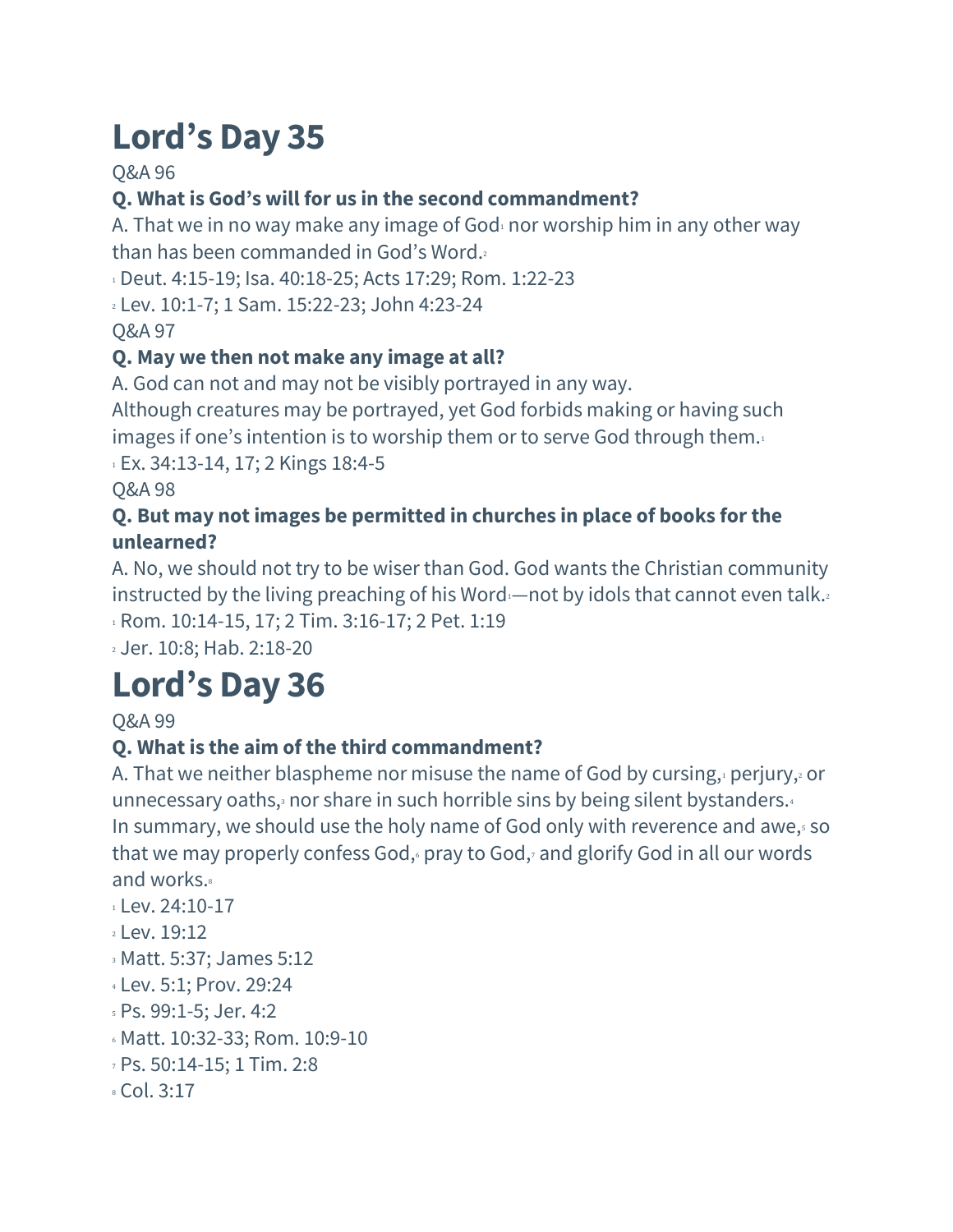#### **Q. Is blasphemy of God's name by swearing and cursing really such serious sin that God is angry also with those who do not do all they can to help prevent and forbid it?**

A. Yes, indeed; No sin is greater or provokes God's wrath more than blaspheming his name. That is why God commanded it to be punished with death.  $1$  Lev. 5:1

<sup>2</sup> Lev. 24:10-17

# **Lord's Day 37**

Q&A 101

### **Q. But may we swear an oath in God's name if we do itreverently?**

A. Yes, when the government demands it, or when necessity requires it, in order to maintain and promote truth and trustworthiness for God's glory and our neighbor's good.

Such oaths are grounded in God's Word<sup>1</sup> and were rightly used by the people of God in the Old and New Testaments.<sup>2</sup>

<sup>1</sup> Deut. 6:13; 10:20; Jer. 4:1-2; Heb. 6:16

<sup>2</sup> Gen. 21:24; Josh. 9:15; 1 Kings 1:29-30; Rom. 1:9; 2 Cor. 1:23 Q&A 102

## **Q. May we also swear by saints or other creatures?**

A. No. A legitimate oath means calling upon God as the only one who knows my heart to witness to my truthfulness and to punish me if I swear falsely.<sup>1</sup> No creature is worthy of such honor.

<sup>1</sup> Rom. 9:1; 2 Cor. 1:23

<sup>2</sup> Matt. 5:34-37; 23:16-22; James 5:12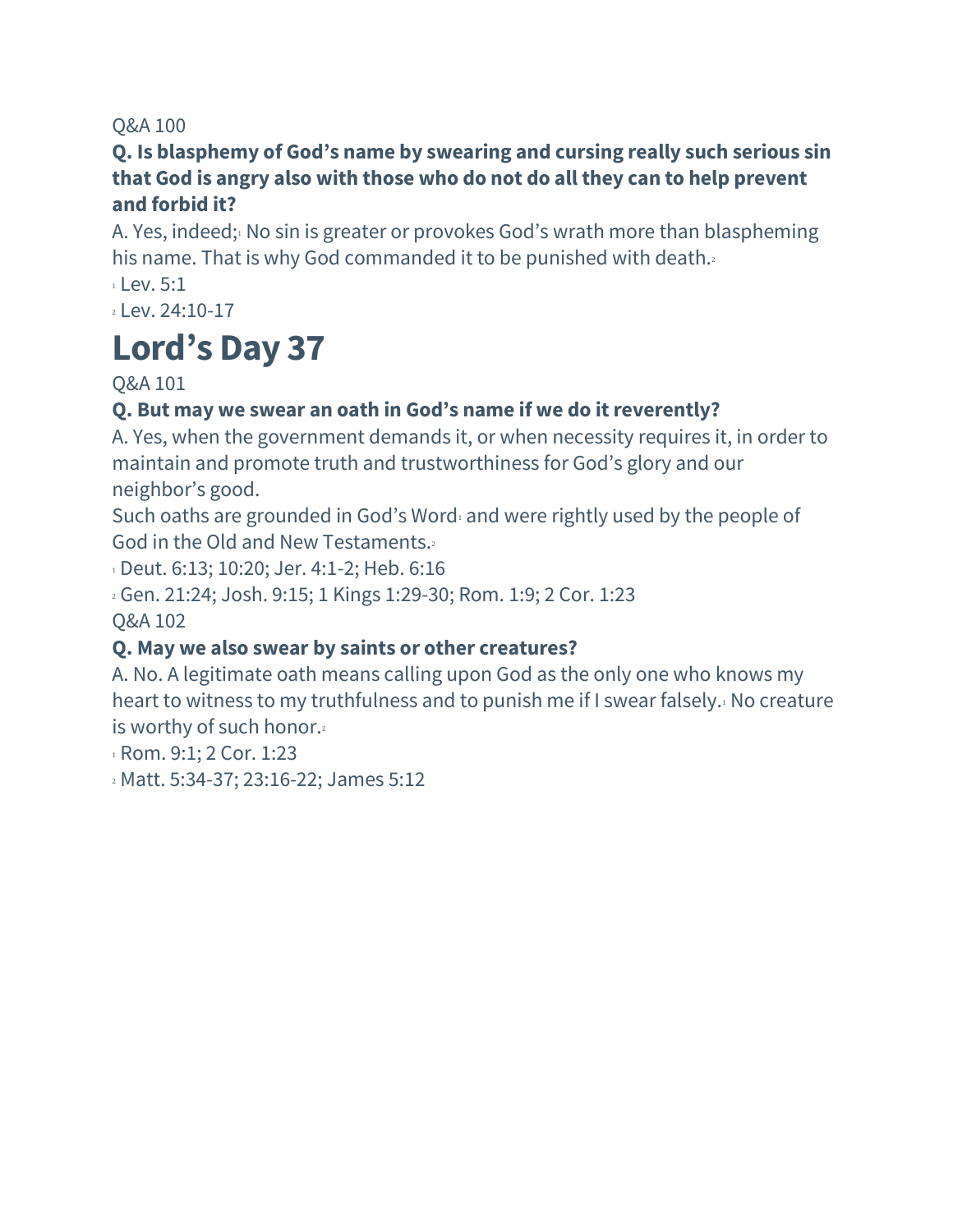Q&A 103

## **Q. What is God's will for you in the fourth commandment?**

A. First, that the gospel ministry and education for it be maintained, $1$  and that, especially on the festive day of rest, I diligently attend the assembly of God's people<sup>2</sup> to learn what God's Word teaches,<sup>3</sup> to participate in the sacraments,<sup>4</sup> to pray to God publicly, and to bring Christian offerings for the poor.

Second, that every day of my life I rest from my evil ways, let the Lord work in me through his Spirit, and so begin in this life the eternal Sabbath.<sup>7</sup>

 $11$  Deut. 6:4-9, 20-25; 1 Cor. 9:13-14; 2 Tim. 2:2; 3:13-17; Titus 1:5

<sup>2</sup> Deut. 12:5-12; Ps. 40:9-10; 68:26; Acts 2:42-47; Heb. 10:23-25

<sup>3</sup> Rom. 10:14-17; 1 Cor. 14:31-32; 1 Tim. 4:13

- <sup>4</sup> 1 Cor. 11:23-25
- <sup>5</sup> Col. 3:16; 1 Tim. 2:1
- <sup>6</sup> Ps. 50:14; 1 Cor. 16:2; 2 Cor. 8-9
- <sup>7</sup> Isa. 66:23; Heb. 4:9-11

# **Lord's Day 39**

#### Q&A 104

## **Q. What is God's will for you in the fifth commandment?**

A. That I honor, love, and be loyal to my father and mother and all those in authority over me; that I submit myself with proper obedience to all their good teaching and discipline; and also that I be patient with their failings—for through them God chooses to rule us.

1 Ex. 21:17; Prov. 1:8; 4:1; Rom. 13:1-2; Eph. 5:21-22; 6:1-9; Col. 3:18-4:1

<sup>2</sup> Prov. 20:20; 23:22; 1 Pet. 2:18

<sup>3</sup> Matt. 22:21; Rom. 13:1-8; Eph. 6:1-9; Col. 3:18-21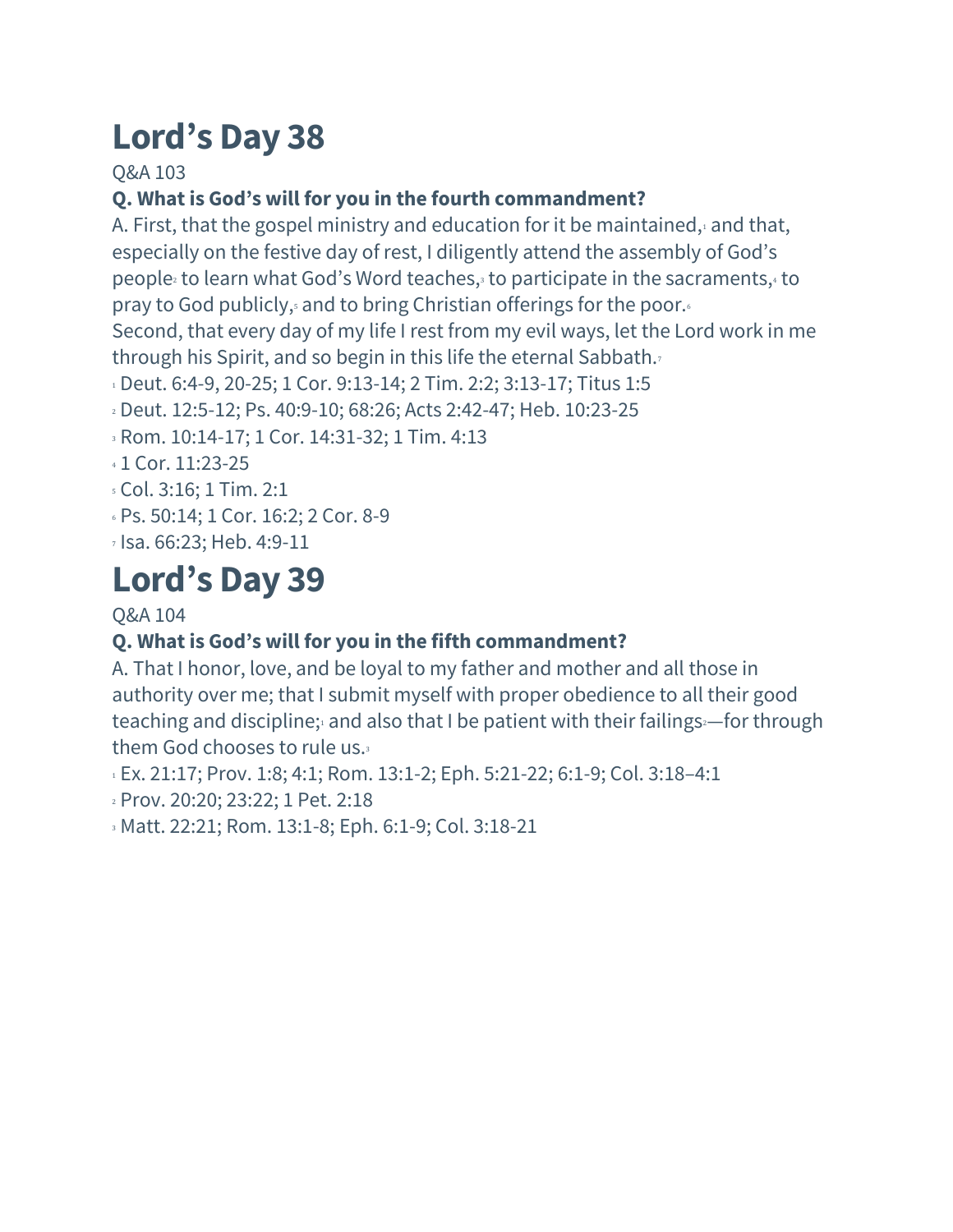Q&A 105

## **Q. What is God's will for you in the sixth commandment?**

A. I am not to belittle, hate, insult, or kill my neighbor—not by my thoughts, my words, my look or gesture, and certainly not by actual deeds—and I am not to be party to this in others; rather, I am to put away all desire for revenge.

I am not to harm or recklessly endanger myself either.3

Prevention of murder is also why government is armed with the sword.4

<sup>1</sup> Gen. 9:6; Lev. 19:17-18; Matt. 5:21-22; 26:52

<sup>2</sup> Prov. 25:21-22; Matt. 18:35; Rom. 12:19; Eph. 4:26

<sup>3</sup> Matt. 4:7; 26:52; Rom. 13:11-14

<sup>4</sup> Gen. 9:6; Ex. 21:14; Rom. 13:4

Q&A 106

#### **Q. Does this commandmentrefer only to murder?**

A. By forbidding murder God teaches us that he hates the root of murder: envy, hatred, anger, vindictiveness.<sup>1</sup>

In God's sight all such are disguised forms of murder.

1 Prov. 14:30; Rom. 1:29; 12:19; Gal. 5:19-21; 1 John 2:9-11

<sup>2</sup> 1 John 3:15

Q&A 107

#### **Q. Is it enough then that we do not murder our neighbor in any such way?**

A. No. By condemning envy, hatred, and anger God wants us to love our neighbors as ourselves, to be patient, peace-loving, gentle, merciful, and friendly toward them,<sup>2</sup> to protect them from harm as much as we can, and to do good even to our enemies.<sup>3</sup>

1 Matt. 7:12; 22:39; Rom. 12:10

<sup>2</sup> Matt. 5:3-12; Luke 6:36; Rom. 12:10, 18; Gal. 6:1-2; Eph. 4:2; Col. 3:12; 1 Pet. 3:8

<sup>3</sup> Ex. 23:4-5; Matt. 5:44-45; Rom. 12:20-21 (Prov. 25:21-22)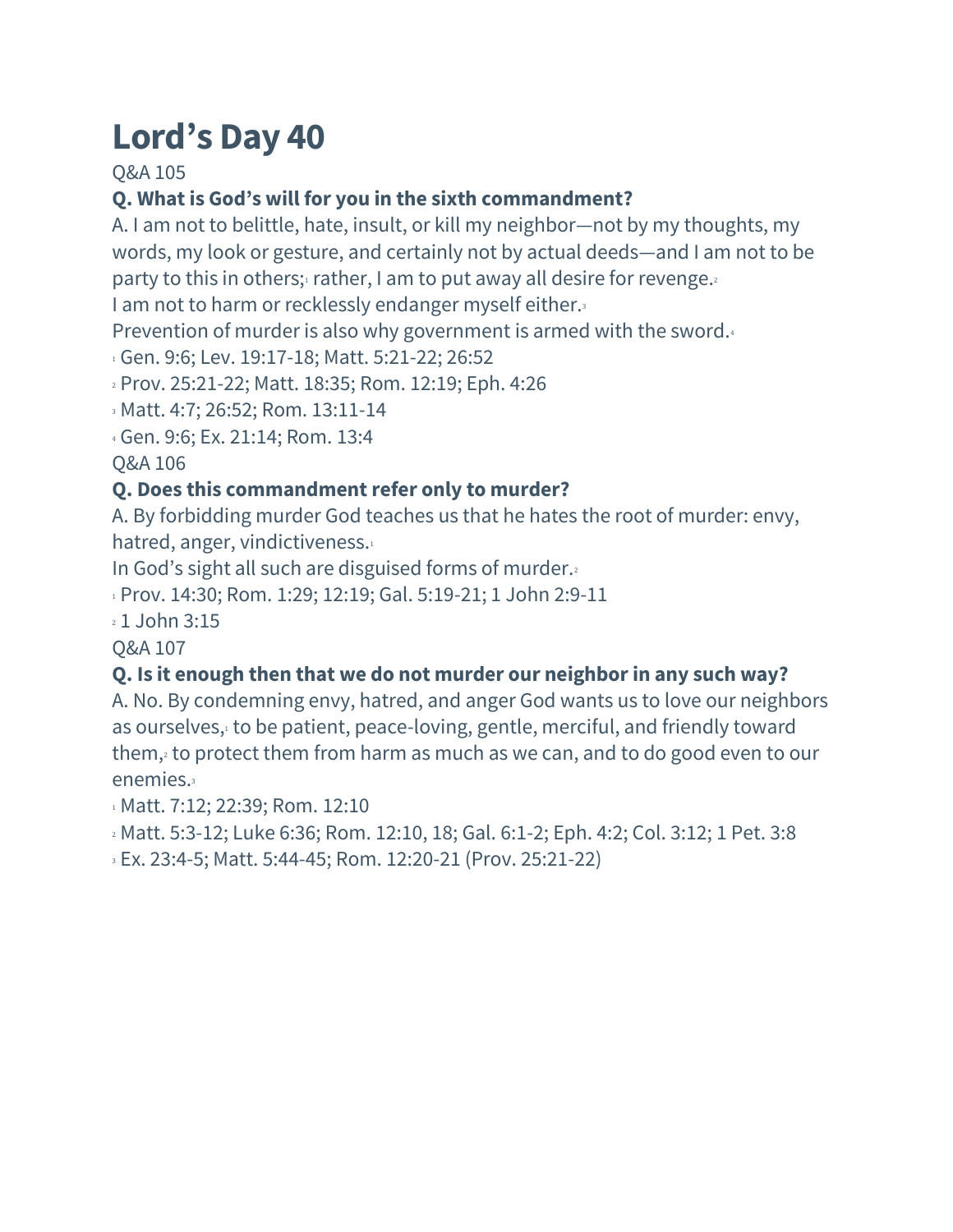Q&A 108

# **Q. What does the seventh commandment teach us?**

A. That God condemns all unchastity, and that therefore we should thoroughly detest it<sup>2</sup> and live decent and chaste lives,<sup>3</sup> within or outside of the holy state of marriage.

<sup>1</sup> Lev. 18:30; Eph. 5:3-5

<sup>2</sup> Jude 22-23

**1 Cor. 7:1-9; 1 Thess. 4:3-8; Heb. 13:4** 

Q&A 109

## **Q. Does God, in this commandment, forbid only such scandalous sins as adultery?**

A. We are temples of the Holy Spirit, body and soul, and God wants both to be kept clean and holy. That is why God forbids all unchaste actions, looks, talk, thoughts, or desires, $1$  and whatever may incite someone to them.

1 Matt. 5:27-29; 1 Cor. 6:18-20; Eph. 5:3-4

<sup>2</sup> 1 Cor. 15:33; Eph. 5:18

# **Lord's Day 42**

## Q&A 110

# **Q. What does God forbid in the eighth commandment?**

A. God forbids not only outright theft and robbery, punishable by law.<sup>1</sup> But in God's sight theft also includes all scheming and swindling in order to get our neighbor's goods for ourselves, whether by force or means that appear legitimate, such as inaccurate measurements of weight, size, or volume; fraudulent merchandising; counterfeit money; excessive interest; or any other means forbidden by God.<sup>3</sup>

In addition God forbids all greed<sup>4</sup> and pointless squandering of his gifts.<sup>5</sup>

 $1 \text{ Ex. } 22:1$ ; 1 Cor. 5:9-10; 6:9-10

<sup>2</sup> Mic. 6:9-11; Luke 3:14; James 5:1-6

<sup>3</sup> Deut. 25:13-16; Ps. 15:5; Prov. 11:1; 12:22; Ezek. 45:9-12; Luke 6:35

<sup>4</sup> Luke 12:15; Eph. 5:5

<sup>5</sup> Prov. 21:20; 23:20-21; Luke 16:10-13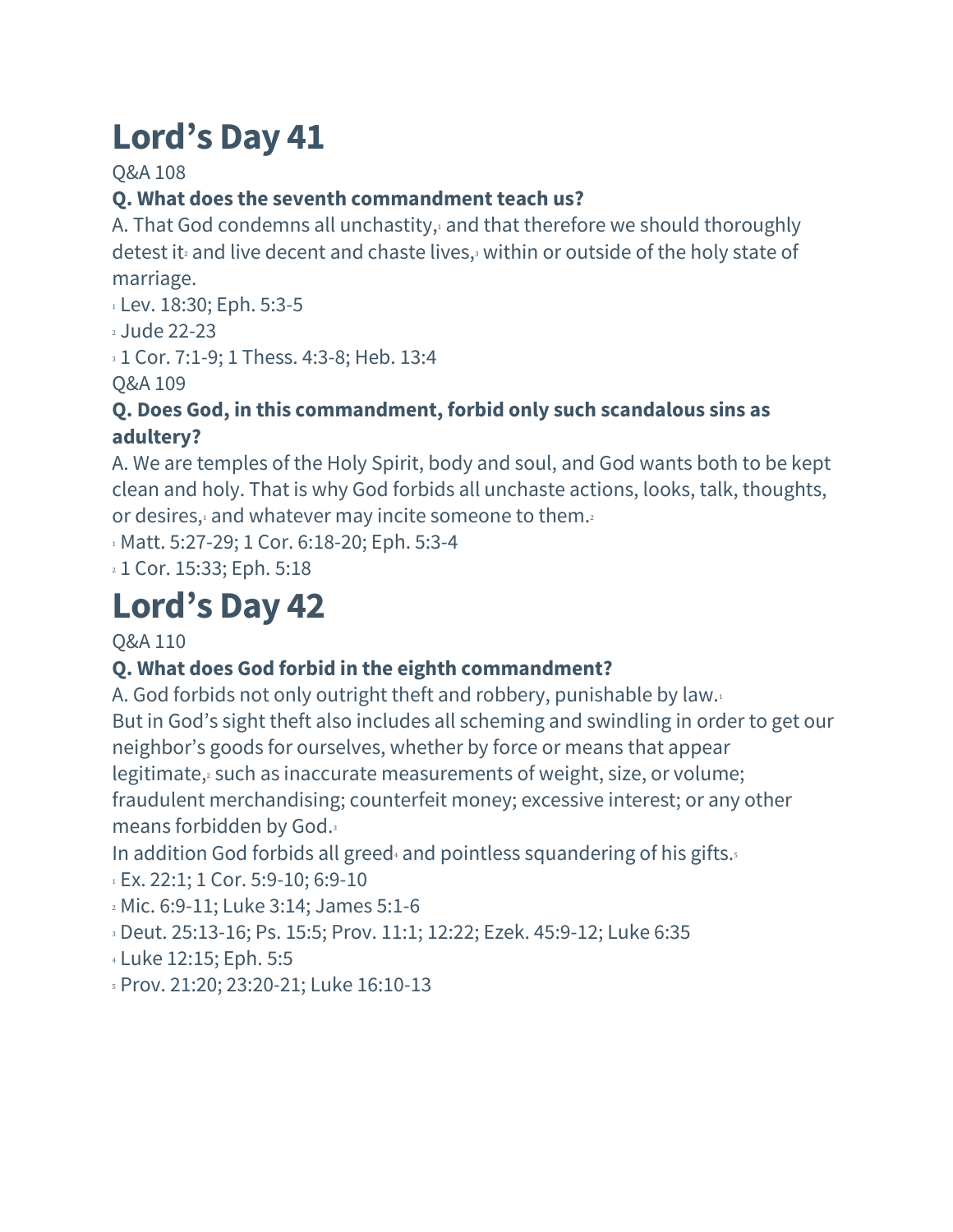## **Q. What does God require of you in this commandment?**

A. That I do whatever I can for my neighbor's good, that I treat others as I would like them to treat me, and that I work faithfully so that I may share with those in need. $1$ <sup>1</sup> Isa. 58:5-10; Matt. 7:12; Gal. 6:9-10; Eph. 4:28

# **Lord's Day 43**

Q&A 112

#### **Q. What is the aim of the ninth commandment?**

A. That I never give false testimony against anyone, twist no one's words, not gossip or slander, nor join in condemning anyone rashly or without a hearing.<sup>1</sup> Rather, in court and everywhere else, I should avoid lying and deceit of every kind; these are the very devices the devil uses, and they would call down on me God's intense wrath.<sup>2</sup> I should love the truth, speak it candidly, and openly acknowledge it.<sup>3</sup> And I should do what I can to guard and advance my neighbor's good name.<sup>4</sup>

<sup>1</sup> Ps. 15; Prov. 19:5; Matt. 7:1; Luke 6:37; Rom. 1:28-32

<sup>2</sup> Lev. 19:11-12; Prov. 12:22; 13:5; John 8:44; Rev. 21:8

<sup>3</sup> 1 Cor. 13:6; Eph. 4:25

<sup>4</sup> 1 Pet. 3:8-9; 4:8

# **Lord's Day 44**

#### Q&A 113

#### **Q. What is the aim of the tenth commandment?**

A. That not even the slightest desire or thought contrary to any one of God's commandments should ever arise in our hearts.

Rather, with all our hearts we should always hate sin and take pleasure in whatever is right. $1$ 

1 Ps. 19:7-14; 139:23-24; Rom. 7:7-8

Q&A 114

#### **Q. But can those converted to God obey these commandments perfectly?**

A. No. In this life even the holiest have only a small beginning of this obedience. Nevertheless, with all seriousness of purpose, they do begin to live according to all, not only some, of God's commandments.2

<sup>1</sup> Eccles. 7:20; Rom. 7:14-15; 1 Cor. 13:9; 1 John 1:8-10

2 Ps. 1:1-2; Rom. 7:22-25; Phil. 3:12-16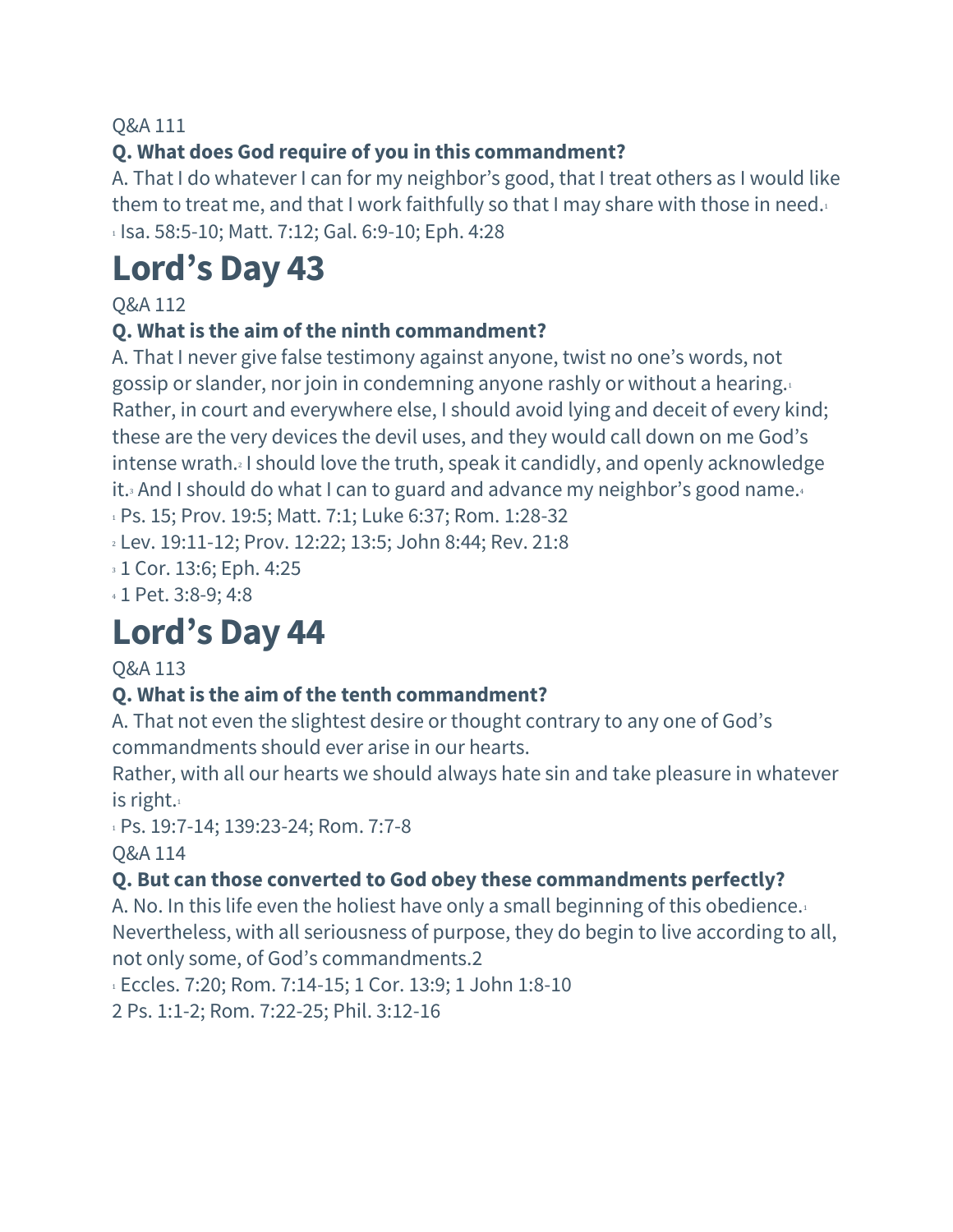#### **Q. Since no one in this life can obey the Ten Commandments perfectly, why does God want them preached so pointedly?**

A. First, so that the longer we live the more we may come to know our sinfulness and the more eagerly look to Christ for forgiveness of sins and righteousness.<sup>1</sup> Second, so that we may never stop striving, and never stop praying to God for the grace of the Holy Spirit, to be renewed more and more after God's image, until after this life we reach our goal: perfection.

1 Ps. 32:5; Rom. 3:19-26; 7:7, 24-25; 1 John 1:9

<sup>2</sup> 1 Cor. 9:24; Phil. 3:12-14; 1 John 3:1-3

# **The Lord's Prayer**

# **Lord's Day 45**

Q&A 116

## **Q. Why do Christians need to pray?**

A. Because prayer is the most important part of the thankfulness God requires of us.<sup>1</sup> And also because God gives his grace and Holy Spirit only to those who pray continually and groan inwardly, asking God for these gifts and thanking God for them.<sup>2</sup>

1 Ps. 50:14-15; 116:12-19; 1 Thess. 5:16-18

<sup>2</sup> Matt. 7:7-8; Luke 11:9-13

Q&A 117

## **Q. What is the kind of prayer that pleases God and that he listens to?**

A. First, we must pray from the heart to no other than the one true God, revealed to us in his Word, asking for everything God has commanded us to ask for.<sup>1</sup>

Second, we must fully recognize our need and misery, so that we humble ourselves in God's majestic presence.

Third, we must rest on this unshakable foundation: even though we do not deserve it, God will surely listen to our prayer because of Christ our Lord. That is what God promised us in his Word.<sup>3</sup>

<sup>1</sup> Ps. 145:18-20; John 4:22-24; Rom. 8:26-27; James 1:5; 1 John 5:14-15

<sup>2</sup> 2 Chron. 7:14; Ps. 2:11; 34:18; 62:8; Isa. 66:2; Rev. 4

<sup>3</sup> Dan. 9:17-19; Matt. 7:8; John 14:13-14; 16:23; Rom. 10:13; James 1:6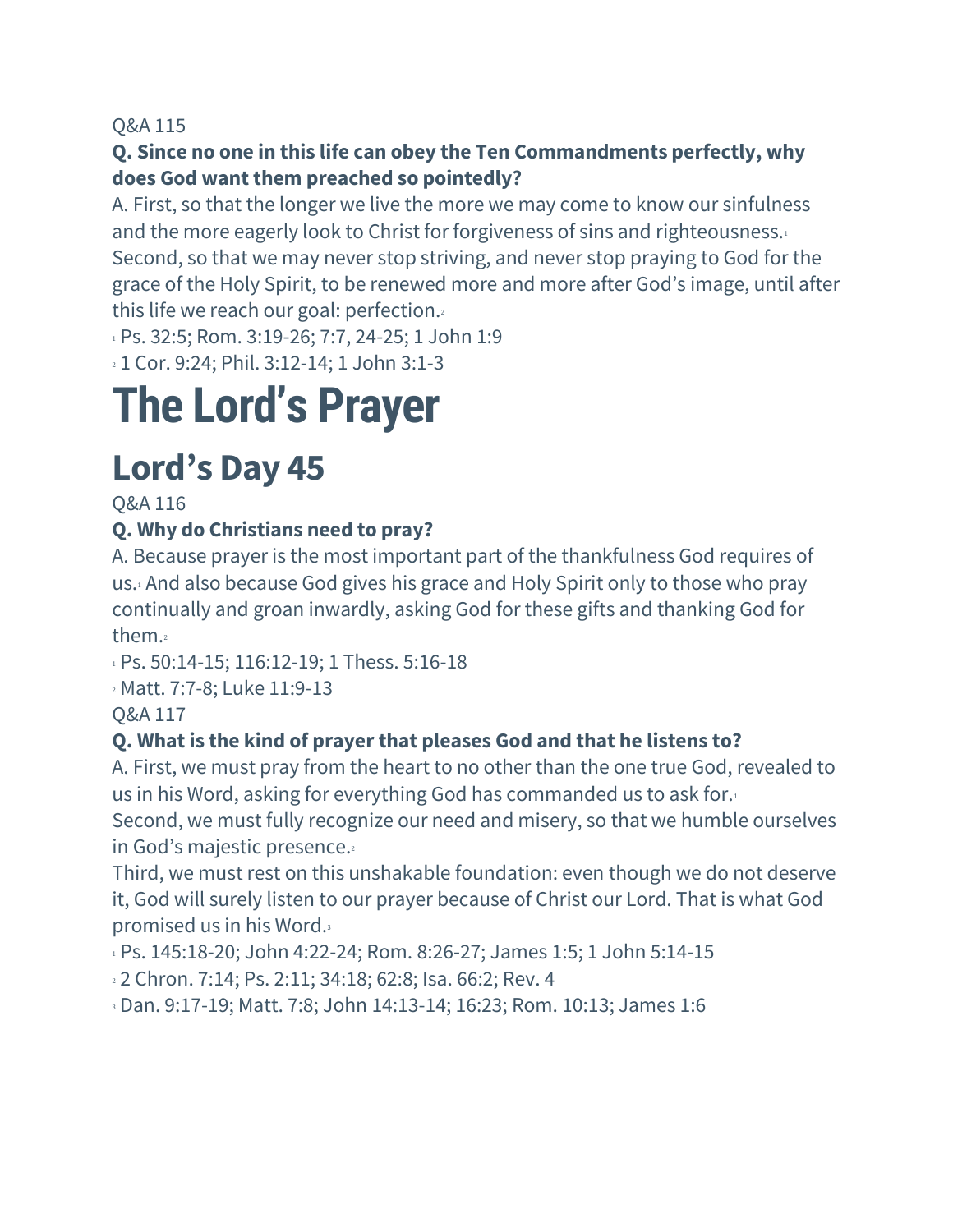## **Q. What did God command us to pray for?**

A. Everything we need, spiritually and physically, $\alpha$  as embraced in the prayer Christ our Lord himself taught us.

<sup>1</sup> James 1:17; Matt. 6:33

#### Q&A 119

#### **Q. What is this prayer?**

A. Our Father in heaven, hallowed be your name. Your kingdom come. Your will be done, on earth as it is in heaven. Give us this day our daily bread. And forgive us our debts, as we also have forgiven our debtors. And do not bring us to the time of trial, but rescue us from the evil one.\* For the kingdom and the power and the glory are yours forever. Amen.<sup>1</sup> \*\*

1 Matt. 6:9-13; Luke 11:2-4

\* This text of the Lord's Prayer is from the New Revised Standard Version in keeping with the use of the NRSV throughout this edition of the catechism. Most biblical scholars agree that it is an accurate translation of the Greek text and carries virtually the same meaning as the more traditional text of the Lord's Prayer. \*\*Earlier and better manuscripts of Matthew 6 omit the words "For the kingdom and …Amen."

# **Lord's Day 46**

#### Q&A 120

#### **Q. Why did Christ command us to call God "our Father"?**

A. To awaken in us at the very beginning of our prayer what should be basic to our prayer—a childlike reverence and trust that through Christ God has become our Father, and that just as our parents do not refuse us the things of this life, even less will God our Father refuse to give us what we ask in faith.<sup>1</sup>

1 Matt. 7:9-11; Luke 11:11-13

Q&A 121

#### **Q. Why the words "in heaven"?**

A. These words teach us not to think of God's heavenly majesty as something earthly, and to expect everything needed for body and soul from God's almighty power.

1 Jer. 23:23-24; Acts 17:24-25

<sup>2</sup> Matt. 6:25-34; Rom. 8:31-32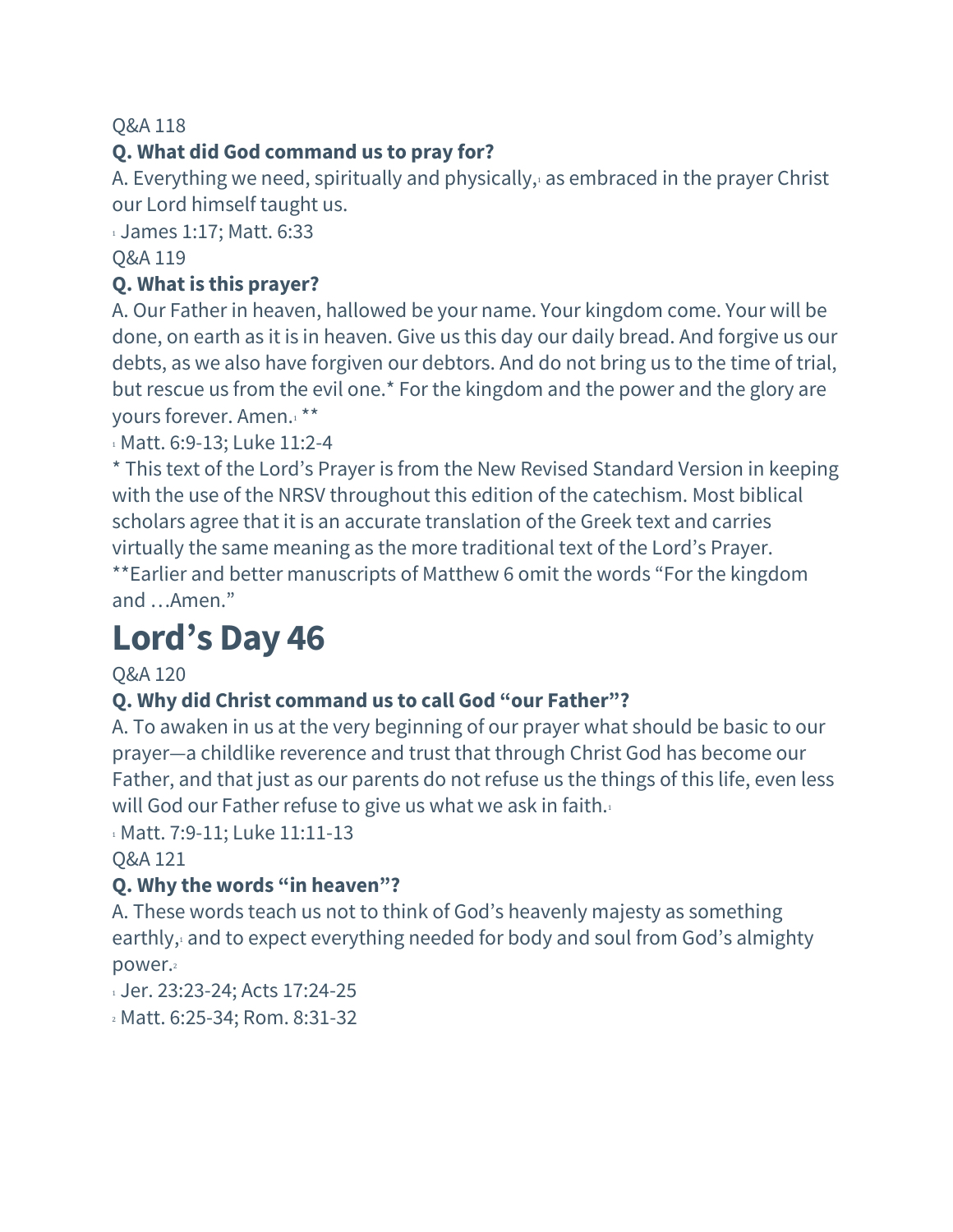Q&A 122

# **Q. What does the first petition mean?**

A. "Hallowed be your name" means: Help us to truly know you, to honor, glorify, and praise you for all your works and for all that shines forth from them: your almighty power, wisdom, kindness, justice, mercy, and truth.

And it means, Help us to direct all our living—what we think, say, and do—so that your name will never be blasphemed because of us but always honored and praised.<sup>3</sup>

<sup>1</sup> Jer. 9:23-24; 31:33-34; Matt. 16:17; John 17:3

<sup>2</sup> Ex. 34:5-8; Ps. 145; Jer. 32:16-20; Luke 1:46-55, 68-75; Rom. 11:33-36

<sup>3</sup> Ps. 115:1; Matt. 5:16

# **Lord's Day 48**

Q&A 123

## **Q. What does the second petition mean?**

A. "Your kingdom come" means: Rule us by your Word and Spirit in such a way that more and more we submit to you.<sup>1</sup>

Preserve your church and make it grow.

Destroy the devil's work; destroy every force which revolts against you and every conspiracy against your holy Word.<sup>3</sup>

Do this until your kingdom fully comes, when you will be all in all.

<sup>1</sup> Ps. 119:5, 105; 143:10; Matt. 6:33

- <sup>2</sup> Ps. 122:6-9; Matt. 16:18; Acts 2:42-47
- <sup>3</sup> Rom. 16:20; 1 John 3:8

<sup>4</sup> Rom. 8:22-23; 1 Cor. 15:28; Rev. 22:17, 20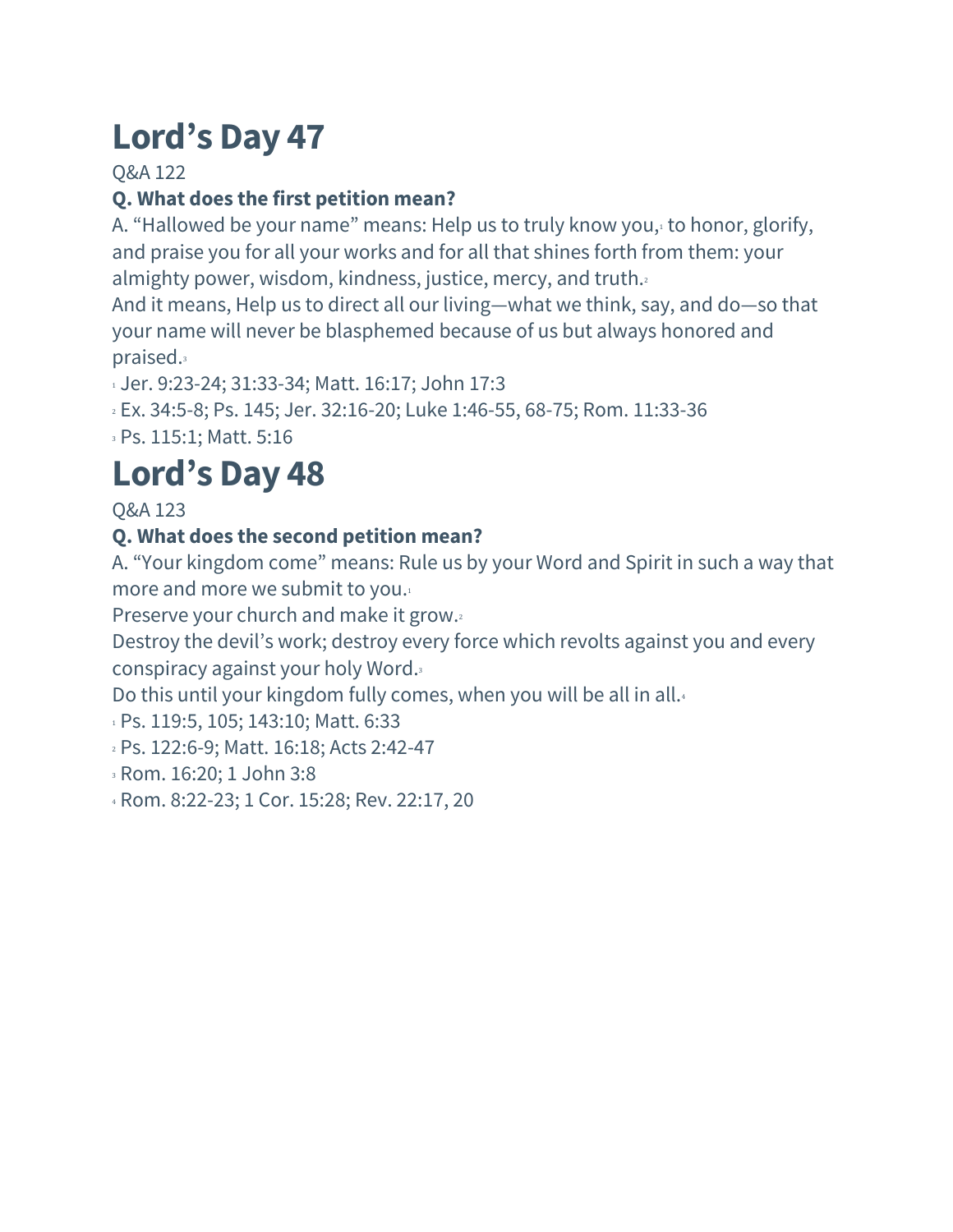Q&A 124

# **Q. What does the third petition mean?**

A. "Your will be done, on earth as it is in heaven" means:

Help us and all people to reject our own wills and to obey your will without any back talk. Your will alone is good.<sup>1</sup>

Help us one and all to carry out the work we are called to, $2$  as willingly and faithfully as the angels in heaven. $\frac{3}{2}$ 

1 Matt. 7:21; 16:24-26; Luke 22:42; Rom. 12:1-2; Titus 2:11-12

<sup>2</sup> 1 Cor. 7:17-24; Eph. 6:5-9

<sup>3</sup> Ps. 103:20-21

# **Lord's Day 50**

Q&A 125

# **Q. What does the fourth petition mean?**

A. "Give us this day our daily bread" means:

Do take care of all our physical needs $\iota$  so that we come to know that you are the only source of everything good, $2$  and that neither our work and worry nor your gifts can do us any good without your blessing; $\frac{3}{5}$ 

And so help us to give up our trust in creatures and trust in you alone.<sup>4</sup>

<sup>1</sup> Ps. 104:27-30; 145:15-16; Matt. 6:25-34

<sup>2</sup> Acts 14:17; 17:25; James 1:17

<sup>3</sup> Deut. 8:3; Ps. 37:16; 127:1-2; 1 Cor. 15:58

<sup>4</sup> Ps. 55:22; 62; 146; Jer. 17:5-8; Heb. 13:5-6

# **Lord's Day 51**

## Q&A 126

# **Q. What does the fifth petition mean?**

A. "Forgive us our debts, as we also have forgiven our debtors" means: Because of Christ's blood, do not hold against us, poor sinners that we are, any of the sins we do or the evil that constantly clings to us.

Forgive us just as we are fully determined, as evidence of your grace in us, to forgive our neighbors.<sup>2</sup>

1 Ps. 51:1-7; 143:2; Rom. 8:1; 1 John 2:1-2

<sup>2</sup> Matt. 6:14-15; 18:21-35